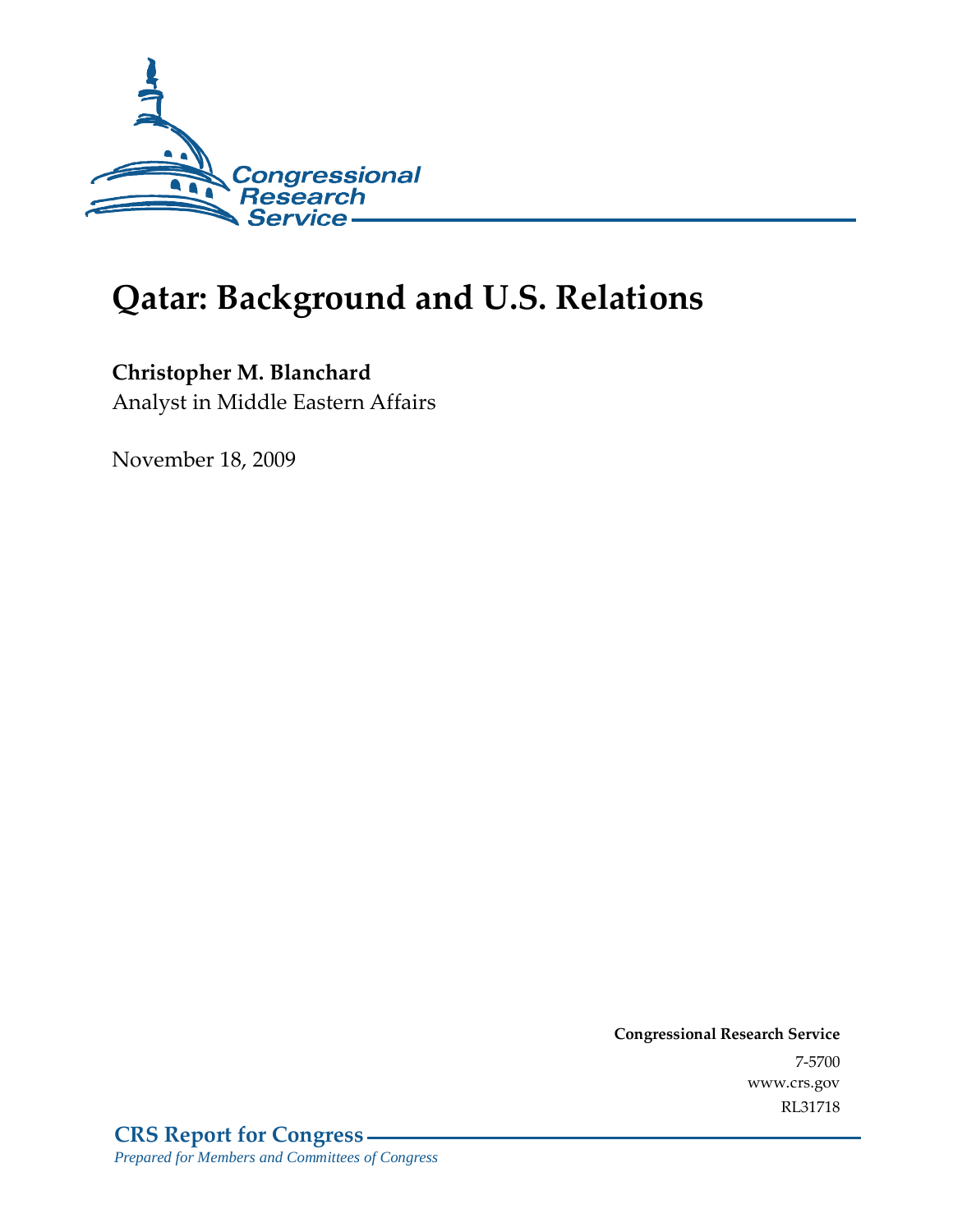# **Summary**

Qatar, a small peninsular country in the Persian Gulf, emerged as a partner of the United States in the mid-1990s and currently serves as host to major U.S. military facilities. Qatar holds the thirdlargest proven natural gas reserves in the world, and its small population enjoys the highest per capita income in the world. The emir of Qatar, Shaikh Hamad bin Khalifa Al Thani, has embarked upon a course of economic development and very limited political liberalization since replacing his father in a bloodless palace coup in 1995. The Emir has undertaken several projects to diversify Qatar's economy and improve educational opportunities for Qatari citizens. As part of Qatar's liberalization experiment, the Qatari monarchy founded Al Jazeera, the first all-news Arabic language satellite television network, in 1995. In an April 2003 referendum, Qatari voters approved a new constitution that officially granted women the right to vote and run for national office. The latest elections for Qatar's Central Municipal Council were held in April 2007. Elections are being planned for a national Advisory Council established by the new constitution, but no firm target date for elections has been set.

Following joint military operations during Operation Desert Storm in 1991, Qatar and the United States concluded a Defense Cooperation Agreement that has been subsequently expanded. In April 2003, the U.S. Combat Air Operations Center for the Middle East moved from Prince Sultan Airbase in Saudi Arabia to Qatar's Al Udeid airbase south of Doha, the Qatari capital. Al Udeid and other facilities in Qatar serve as logistics, command, and basing hubs for the U.S. Central Command (CENTCOM) area of operations, including Iraq and Afghanistan.

In spite of serving as the host to a large U.S. military presence and supporting U.S. regional initiatives, Qatar has remained relatively secure from terrorist attacks. Terrorist statements indicate that U.S. facilities and energy infrastructure in Qatar remain potential targets. U.S. officials have described Qatar's counterterrorism cooperation since 9/11 as significant; however, some observers have raised questions about possible support for Al Qaeda by some Qatari citizens, including members of Qatar's large ruling family. According to the 9/11 Commission Report, Qatar's current Interior Minister provided safe haven to 9/11 mastermind Khalid Shaikh Mohammed during the mid-1990s, and press reports indicate other terrorists may have received financial support or safe haven in Qatar after September 11, 2001.

Human rights concerns persist. The 2008 State Department human rights report on Qatar notes that basic civil liberties are curtailed and states that "legislation guiding the sponsorship of foreign laborers created conditions constituting forced labor or slavery." According to the 2007 and 2008 reports, enacted safety regulations remain largely unenforced, and diplomats' visits to labor camps revealed "the majority of unskilled foreign laborers living in cramped, dirty, and hazardous conditions, often without running water, electricity, or adequate food."

Qatari officials have taken an increasingly active diplomatic role in recent years, seeking to position themselves as mediators and interlocutors in a number of regional conflicts. Qatar's willingness to embrace Iran, Syria, Hezbollah, and Hamas as part of its mediation and outreach initiatives has at times appeared to anger officials in other regional countries. Egypt and Saudi Arabia refused to participate in a January 2009 summit on Gaza called by Qatar attended by Iranian President Mahmoud Ahmedinejad and Hamas political leader Khaled Meshaal. The Obama Administration has not voiced public concern about Qatar's foreign policy and, like the Bush Administration, has sought to preserve and expand military and counterterrorism cooperation with Qatar.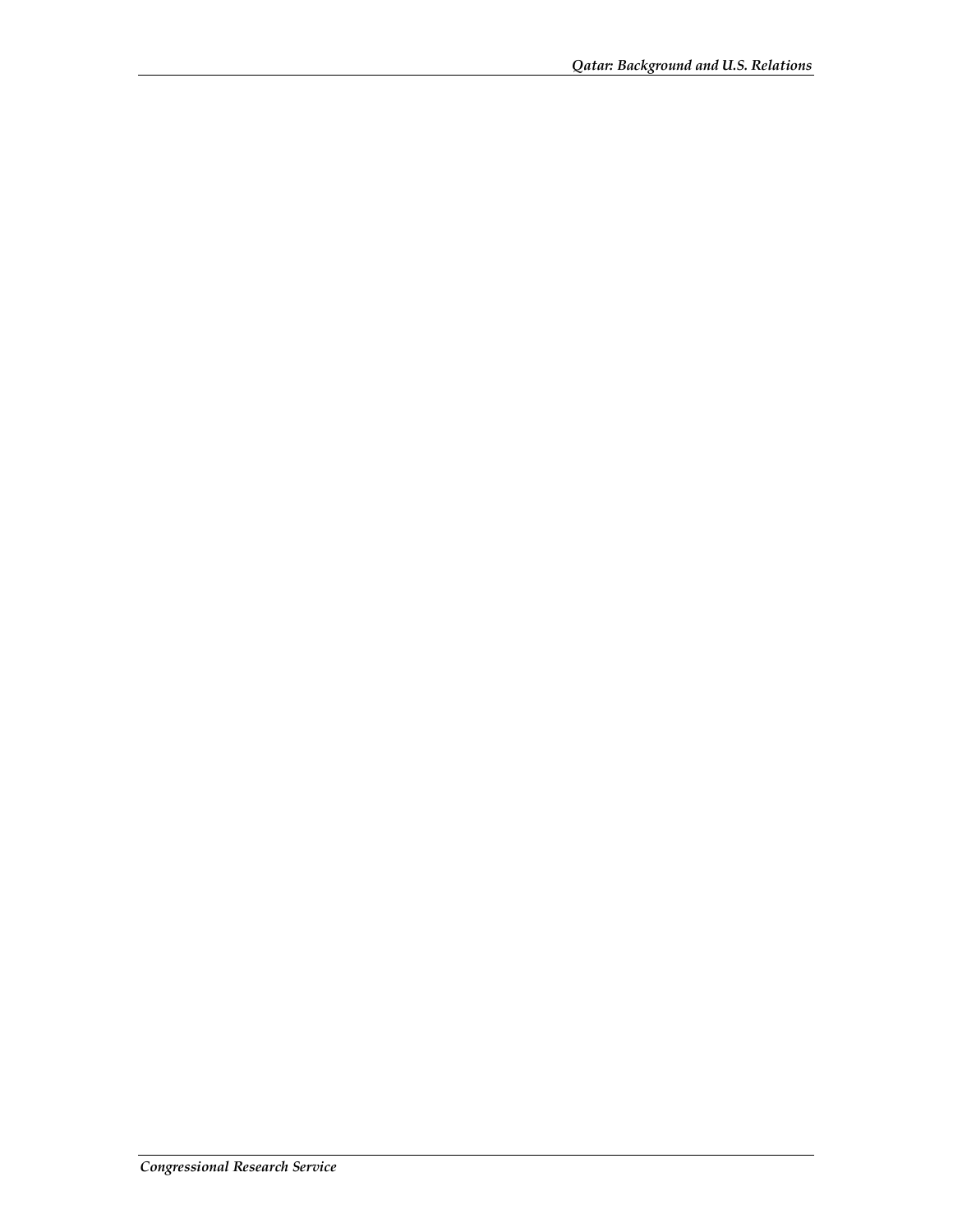# Contents

# Figures

## **Tables**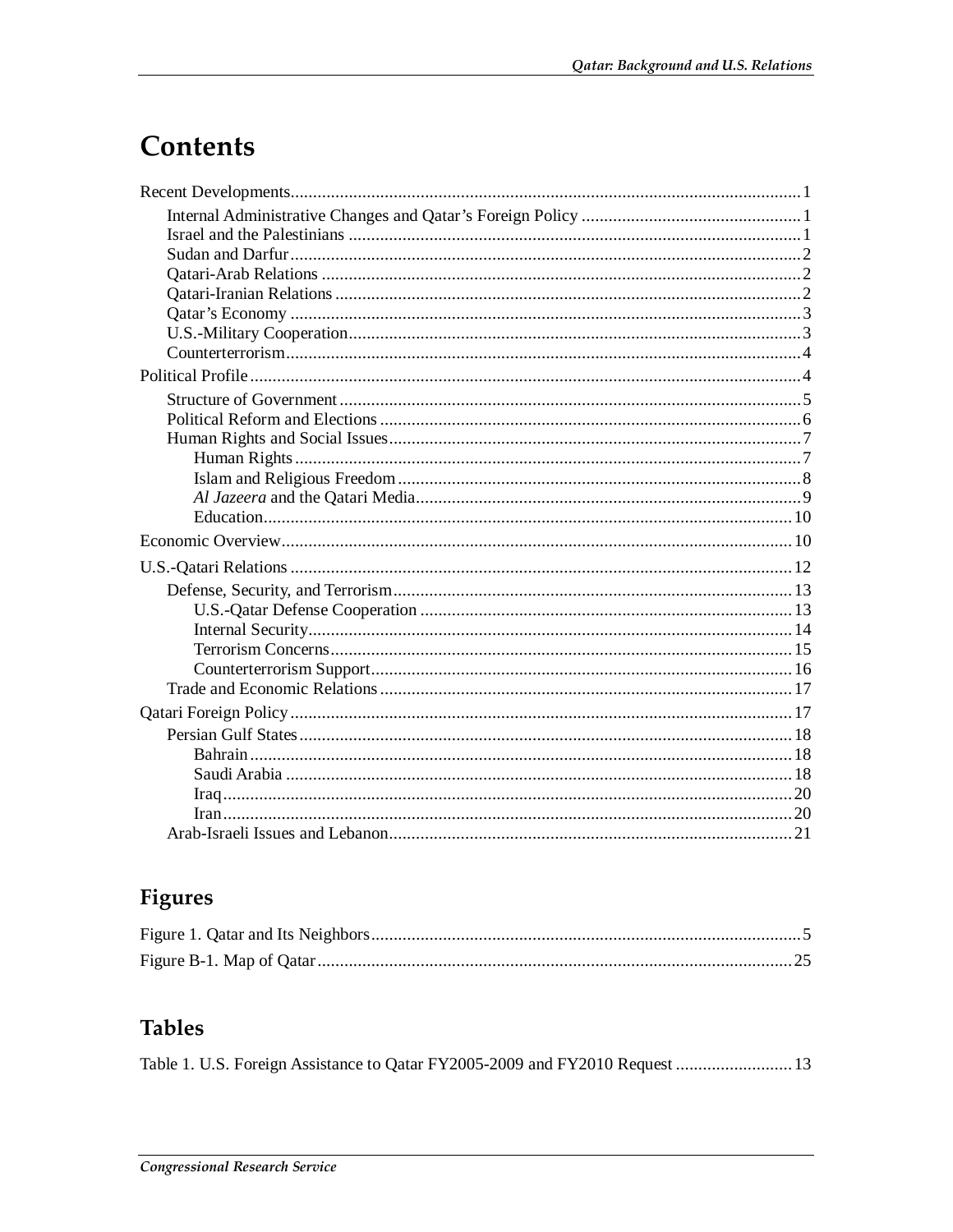# **Appendixes**

## **Contacts**

|--|--|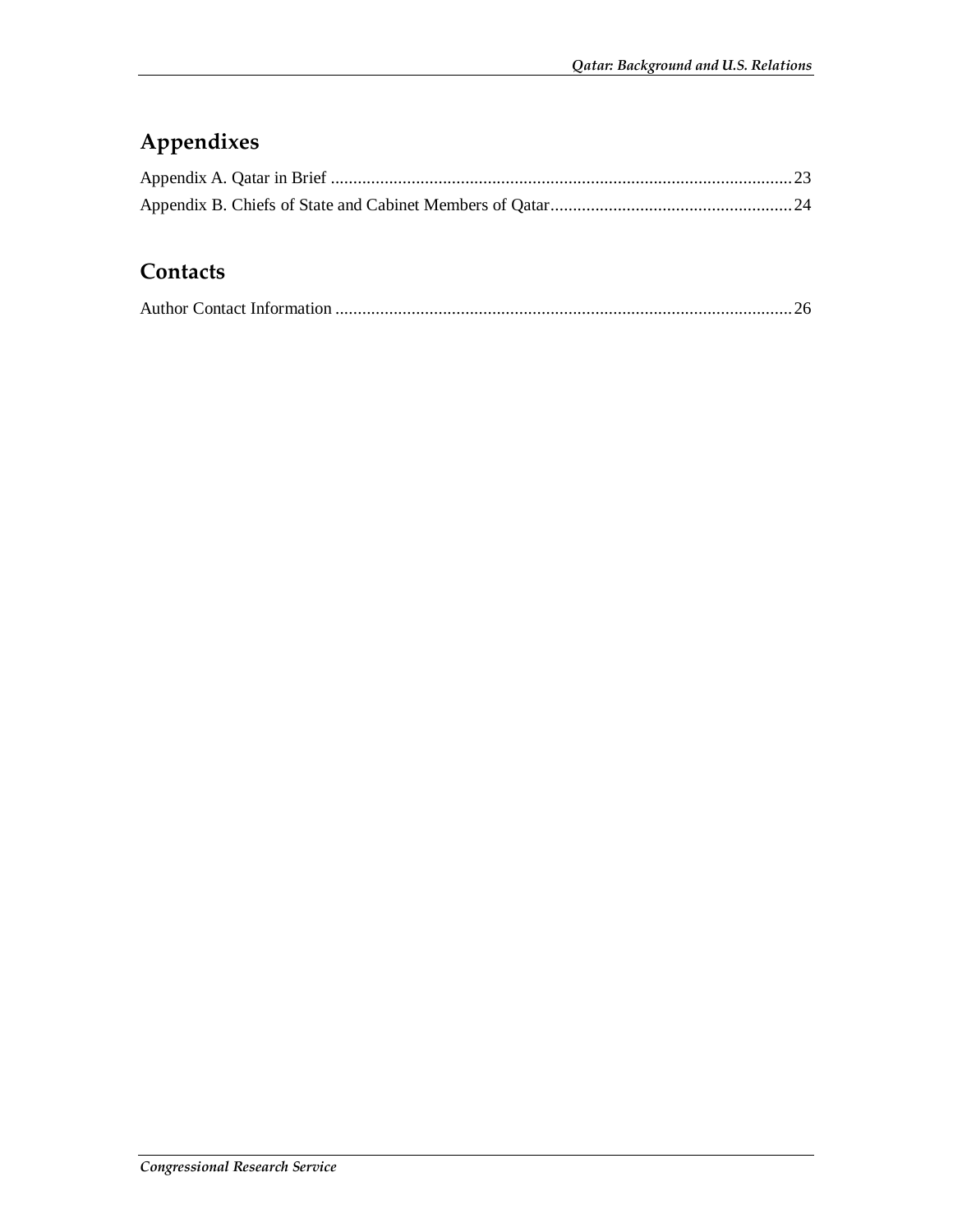# **Recent Developments**

## **Internal Administrative Changes and Qatar's Foreign Policy**

 Heir Apparent Sheikh Tamim bin Hamad bin Khalifa Al Thani, the Emir's fourth-oldest son (age 29), has taken a more active role in Qatar's policy process in recent months, presiding over organizational changes that brought several formerly independent agencies under the control of cabinet ministries and taking the reins at the General Secretariat of Development and Planning, which is preparing to release Qatar's National Master Plan for development over the next 25 years.

Emiri decrees released in summer 2009 reorganized the Foreign Ministry into separate departments for foreign affairs and international cooperation amid observations from some quarters that have argued that Qatar's active role in mediating regional conflicts and its ambitious efforts to raise its global profile are likely taxing the personnel available to the ministry. When asked in June 2009 for his opinion about the utility of Qatar's regional mediation efforts, Prime Minister and Foreign Minister Sheikh Hamad bin Jassem bin Jabr Al Thani told the Qatar-based satellite news channel *Al Jazeera*, that "If his highness [the Emir] cares to take my advice, I say there is no need to continue with these moves."<sup>1</sup> Nevertheless, in September 2009, Qatar offered to host a gathering of Lebanese politicians to facilitate an agreement for a national unity government, after Prime Minister-designate Saad Al Hariri declared he was unable to form a government because of continuing demands from the opposition for a so-called "blocking third" minority of the 30 seats in the Lebanese cabinet. Lebanese leaders subsequently reached an agreement amid a flurry of diplomatic activity by Saudi Arabia, Syria, Qatar, and Iran.

### **Israel and the Palestinians**

 In an August 2009 interview with London pan-Arab daily *Al Hayat*, Chief Palestinian negotiator Saeb Erekat said that the Qatari Emir "expressed profound interest in ending the Palestinian division and restoring Palestinian unity," but offered few details regarding any planned Qatari initiatives or new policy positions.<sup>2</sup> Palestinian Authority President Mahmoud Abbas visited Doha in late August 2009 in search of Qatari support in Palestinian unity negotiations and as part of a broader effort to build a unified Arab position on the question of Israeli commitments under the Roadmap. In August, Qatar offered \$10 million in cash payments via the Hamas Administration in Gaza to support thousands of unemployed Palestinians, including fishermen facing difficulty in relation to Israel's blockade of Gaza's coastal waters. Hamas political leader Khaled Meshaal visited Doha on September 7 and met with Heir Apparent Sheikh Tamim bin Hamad al Thani. In March 2009, Qatar pledged \$150 million for the reconstruction of the Gaza Strip at the international donors conference in Sharm el Sheikh, Egypt. An Israeli trade office in Doha was shuttered by the Qatari government in response to the January 2009 Gaza war and has not been reopened.

<u>.</u>

<sup>1</sup> *BBC Monitoring Middle East*, "Shaykh Hamad Bin-Jasim Bin Jabr Al Thani, Premier discusses Qatari mediation, Al-Jazeera, ties with Egypt, Israel, Saudi" June 26, 2009.

<sup>&</sup>lt;sup>2</sup> U.S. Open Source Center Report GMP20090903825004, "PLO's Erekat Views Abbas's Qatar Visit, Palestinian Division, Peace with Israel," September 3, 2009.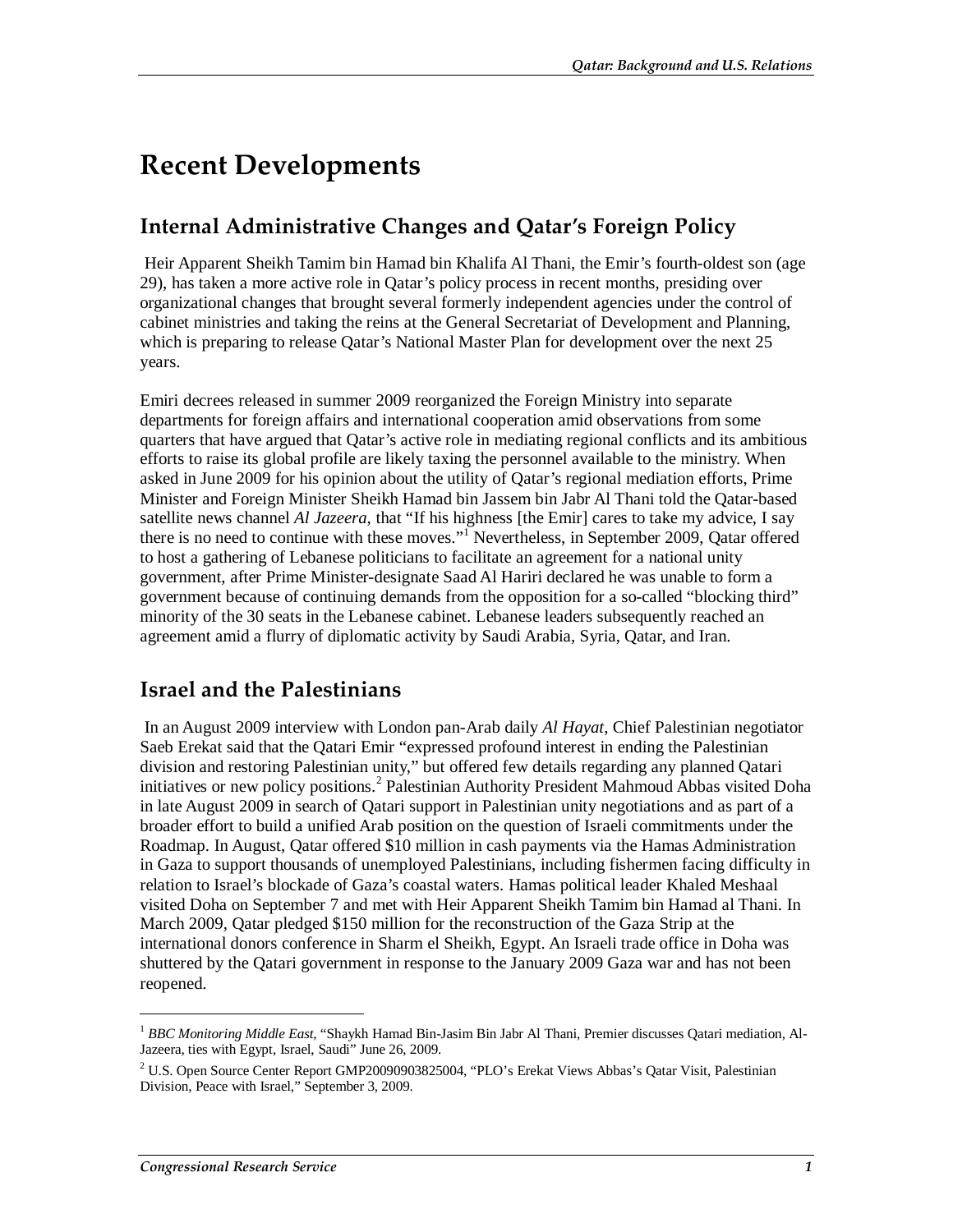## **Sudan and Darfur**

 Sudanese President Omar Hassan al Bashir visited Doha in March 2009 to attend an Arab League summit in defiance of an international arrest warrant issued by the International Criminal Court. Qatar has rejected the ICC decision and warrant, considering it disruptive to its efforts and those of others to mediate a peace agreement between the government of Sudan and a number of rebel groups in Darfur. In February 2009, Qatar, in its role as the leader of the Arab League's mediation efforts for the conflict in Darfur successfully convinced several Darfuri rebel groups, including the leading Justice and Equality Movement (JEM), to agree to a "declaration of principles." The disagreement over the ICC warrant delayed Qatar's efforts to facilitate a follow-on agreement until recently, as JEM and others have called for the enforcement of the warrant and reduced their level of engagement with regional mediators. In early September, JEM officials visited Doha in preparation for a planned round of negotiations with Sudanese officials at the end of the Muslim holy month of Ramadan. Darfuri, Qatari, and Sudanese government representatives have expressed optimism about the prospects for the success of the planned talks. U.S. envoy to Sudan Scott Gration has engaged in talks to promote unity among Darfur's rebel factions in the run-up to the Doha negotiations. In mid-October 2009, a Technical Workshop on Darfur Peace was held in Doha, and subsequent consultation meetings have been held among local groups across Darfur to solicit input in preparation for a round of peace talks scheduled for mid-November 2009 in Doha.

## **Qatari-Arab Relations**

 Sheikh Hamad bin Jassem described Qatar's relationship with Saudi Arabia as "extremely excellent... strategic relations" in a June interview with *Al Jazeera*, claiming that the "agreement" with Saudi Arabia was one of love and interests that join the two countries in order to stabilize the region."<sup>3</sup> The remarks capped a long process of rapprochement between the formerly feuding neighbors that has produced a final agreement on a persistent border dispute, amid some lingering policy disagreements about regional issues (see "Saudi Arabia" below). Saudi Arabia was instrumental in preventing a quorum of Arab League members from attending a Qatari-hosted conference in January 2009 to respond to Israel's military operations in the Gaza Strip. Qatar continues to call for Egypt and other Arab states to more forcefully insist that Israel end its blockade of the Gaza Strip and allow unrestricted flows of goods and services for the reconstruction of the territory and the support of its population. This, among other recent developments, has led Egypt to accuse Qatar of undermining peace efforts and attempting to usurp the traditional leadership roles of Egypt and Saudi Arabia.

## **Qatari-Iranian Relations**

 Qatar continues its policy of engagement with Iran, even in the wake of Iran's post-election turmoil. Qatar's approach to Iran is based on the countries' shared energy reserves and Qatar's calculation that any regional conflict involving Iran may invite attacks on U.S. forces and installations based in Qatar. Sheikh Hamad bin Jassem characterized the election dispute as "an internal matter because we must respect the right of each state to solve its own problems. The Iranians will decide how to resolve their problems among themselves, and I am certain that they

<sup>3</sup> *BBC Monitoring Middle East*, "Shaykh Hamad Bin-Jasim Bin Jabr Al Thani, Premier discusses Qatari mediation, Al-Jazeera, ties with Egypt, Israel, Saudi" June 26, 2009.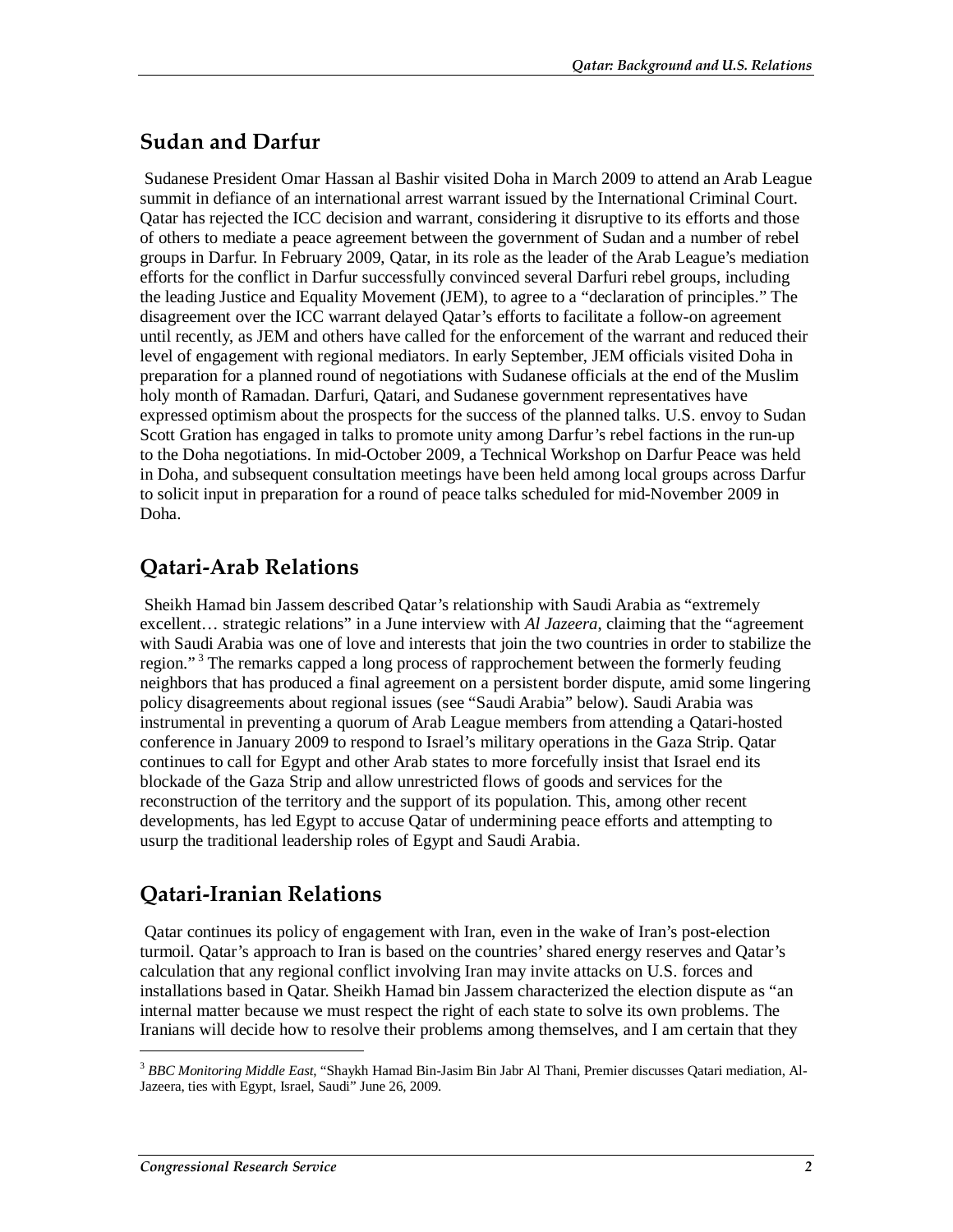will bypass this crisis."<sup>4</sup> Emir Hamad bin Khalifa visited Iran on November 5, 2009, to discuss regional and bilateral issues, security, and Iran-GCC cooperation. The Chief of Staff of the Qatari Armed Forces Major General Hamad bin Ali al Attiyah travelled to Iran in July 2009 and held security talks with Iranian defense officials, including the commander of the Iranian Revolutionary Guards Corps. Iran's Ambassador to Qatar has stated that Sheikh Tamim bin Hamad plans to visit Tehran to conclude a number of memoranda of understanding; Qatar has not verified the reported plans.

## **Qatar's Economy**

Qatar's energy-fueled GDP growth and small population have catapulted the country to the top of the global per capita GDP rankings, with a 2008 estimate of \$110,700. Economic growth is projected by the IMF to stay above 15% in 2009, in spite of the global recession. The country's fiscal position remains strong in spite of the retreat of oil prices from their 2008 high, which brought record revenue to Qatar's treasury in the first three-quarters of the year. The government's 2009 budget projects a small deficit based on a low oil price assumption of \$40 dollars per barrel; observers expect actual earnings will net another surplus for Qatar, even after an expected increase over planned spending levels.

Many regional economic experts are arguing that although the global credit crunch and resulting recession have wiped out the value of many real estate and local stock holdings, the experience may turn out to be a net positive for economies like Qatar's, where rapidly expanding real estate sectors and inflows of speculative capital were driving inflation rates into the double digits and local banks were not exercising good management practices over their lending portfolios. In describing Qatar's response to the losses facing its banking sector, the Middle East Economic Digest described Qatar as "probably the most interventionist government in the region." Qatar has invested close to \$6 billion to purchase several types of asset holdings from its domestic banks in an effort to ensure that the banks continue lending. Some observers have raised questions about the long term ability of Qatar to attract private sector investment and produce employment opportunities once the current phase of large state-supported infrastructure investment is complete. By all accounts, Qatari officials remain confident in their economic prospects and appear to be committed to using the downturn as an opportunity to regroup and assess lessons learned and mistakes made during the country's recent boom.

### **U.S.-Military Cooperation**

The Al Udeid airbase south of Doha, the Qatari capital, serves as a logistics, command, and basing hub for U.S. operations in Afghanistan and Iraq. Nearby Camp As Sayliyah houses significant U.S. military equipment pre-positioning and command facilities for the U.S. Central Command (CENTCOM) area of operations. The Obama Administration requested \$60 million in FY2010 military construction funds for further upgrades to U.S. facilities in Qatar as part of an ongoing expansion and modernization program that has been underway since 2003 at a cost of over \$200 million. The Administration is requesting \$15,000 in International Military Education and Training assistance funds for Qatar in FY2010. The minimal amount has the administrative effect of making Qatar eligible to purchase other U.S. military training at a reduced rate available only to IMET recipients.

<sup>4</sup> Ibid.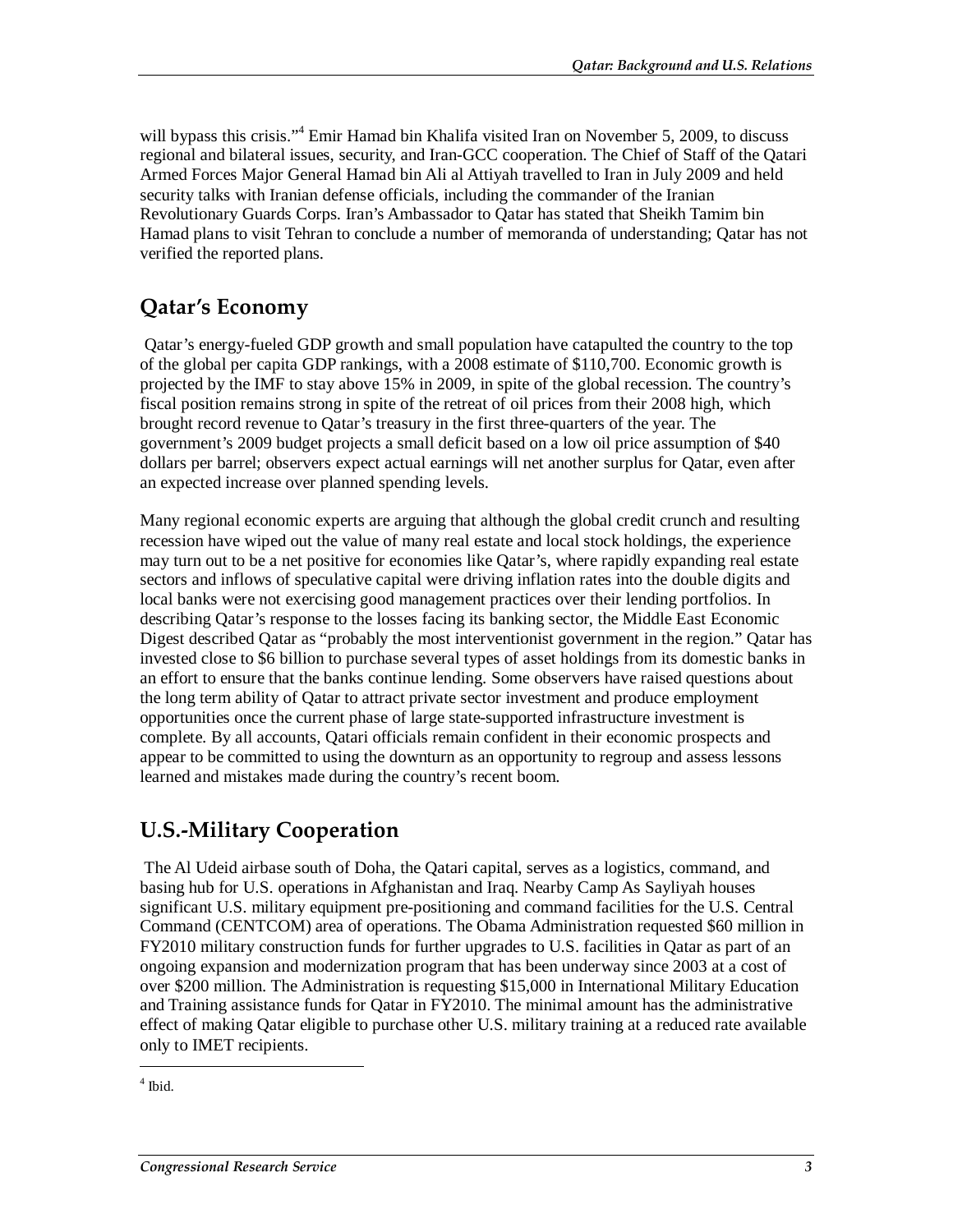### **Counterterrorism**

The 2008 U.S. State Department country report on terrorism in Qatar states that "While counterterrorism cooperation between Qatar and the United States remained positive, the United States continued to strive for increased cooperation with the Qatari government on information sharing." The report notes joint training initiatives and credits Qatar with a number of administrative arrangements designed to improve the government's ability to detect and respond to terrorist threats. Special Representative for Afghanistan and Pakistan Ambassador Richard Holbrooke recently has tried to refocus international attention on illicit finance glows from the Persian Gulf region, indicating that counter-terrorist financing cooperation may be an issue that requires further scrutiny. In June he argued that, "In the past, there was a kind of a feeling . . . that the money all came from drugs in Afghanistan. That is simply not true. Time and time again, people go back to private individuals who support the extremists, who bring money in various illegal ways. . . . And the area that seems to be focused on is usually the GCC countries."<sup>5</sup> Senator John Kerry has voiced specific concerns about alleged Qatari government and private support to Hamas, arguing in April 2009 that "Qatar… can't continue to be an American ally on Monday that sends money to Hamas on Tuesday."6

# **Political Profile**

Qatar, a small peninsular state bordering Saudi Arabia in the Persian Gulf, is a constitutional monarchy governed by the Al Thani family. The country gained independence from the United Kingdom on September 3, 1971. Qatar's emir, Shaikh Hamad bin Khalifa Al Thani, replaced his father as Oatar's ruler in a 1995 palace coup and has survived at least one counter-coup attempt.<sup>7</sup>

<u>.</u>

<sup>5</sup> Jay Solomon, "U.S. Targets Flow of Funds To Insurgents," *Wall Street Journal*, June 6, 2009.

<sup>6</sup> US Fed News, "Sen. Kerry Speaks on Middle East to Brookings Institute," April 2, 2009.

 $<sup>7</sup>$  The term "Emir" (or Amir), often translated as prince, is the term used for monarch or ruler in the Persian Gulf</sup> region. The term "Shaikh" (or Sheikh or Shaykh) is an honorific title, which can mean a ruler, a tribal leader, or a venerable religious figure. "Shaikh" is pronounced with a long A (as in "say"), not a long E (as in "see").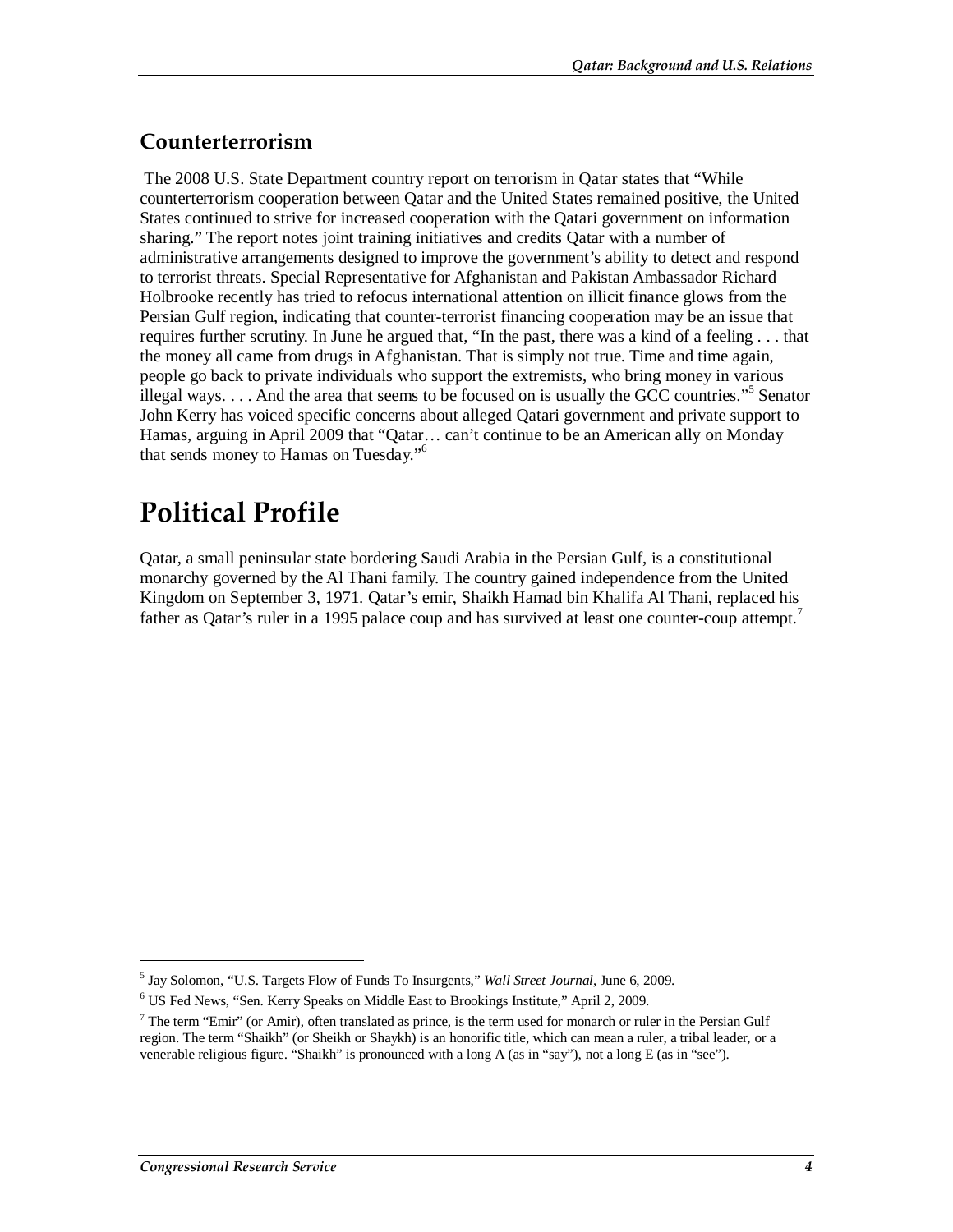On June 27, 1995, in a bloodless palace coup, Shaikh Hamad replaced his father, Khalifa, who had ruled Qatar for 23 years. At the time, Khalifa had turned over many routine affairs of state to Shaikh Hamad, then crown prince and commander of Qatar's small armed forces. Key members of the ruling Al Thani family rallied behind Shaikh Hamad, who quickly consolidated control. In February 1996, supporters of Shaikh Hamad's father unsuccessfully attempted a counter-coup, which prompted Shaikh Hamad to initiate civil proceedings against his father to retrieve an alleged \$3-\$12 billion of state assets supposedly in his possession.<sup>8</sup> The alleged mastermind of the counter-coup attempt, Shaikh Hamad's cousin and a former minister Shaikh Hamad bin Jassim bin Hamad Al Thani, was captured outside of Qatar and prosecuted. Saudi Arabian mediation facilitated an out-of-court settlement between the emir and his father, and they have reconciled.



**Figure 1. Qatar and Its Neighbors** 

Shaikh Hamad, at age 54, has been described as a representative of a new generation of Persian Gulf leaders alongside the sons of the late Sheikh Zayed of Abu Dhabi and Sheikh Mohammed bin Rashid of Dubai.<sup>9</sup> Like King Abdullah II of Jordan, Shaikh Hamad was educated in the United Kingdom and holds degrees from Sandhurst Military Academy and Cambridge University. Sheikh Hamad has three wives and 11 children. In 1997, the Emir underwent kidney transplant surgery in the United States.

### **Structure of Government**

The emir is head of the executive branch of the Qatari government and appoints members of the Al Thani family and other notables to a governing Council of Ministers (cabinet), which is headed by Prime Minister and Foreign Minister Hamad bin Jassim bin Jabr Al Thani. The country's constitution (approved in April 2003 and in force as of June 2005) formalized Qatari tradition that the rule of the state is hereditary within the Al Thani family. In addition, the constitution reflects the previously contested principle that future successors to the throne will follow the line of the emir's male offspring.<sup>10</sup> Previous succession decisions have been characterized by rivalry among different branches of the Al Thani family. In spite of the codification, it is unclear whether a future transition to Shaikh Hamad's heir would be contested

<sup>&</sup>lt;sup>8</sup> Some Qataris believe that the government of Saudi Arabia supported Shaikh Khalifa in his attempt to return to power in Qatar. See Craig S. Smith, "A Tiny Gulf Kingdom Bets its Stability on Support for U.S.," *The New York Times*, October 24, 2002.

<sup>&</sup>lt;sup>9</sup> The Emir's official website is available at http://www.diwan.gov.qa/english/main\_page\_english\_NF.htm.

 $10$  The constitution was approved in a nationwide referendum in which 96.6% of participating voters (68,987) approved the constitution and only  $3.3$ % opposed it (2,145).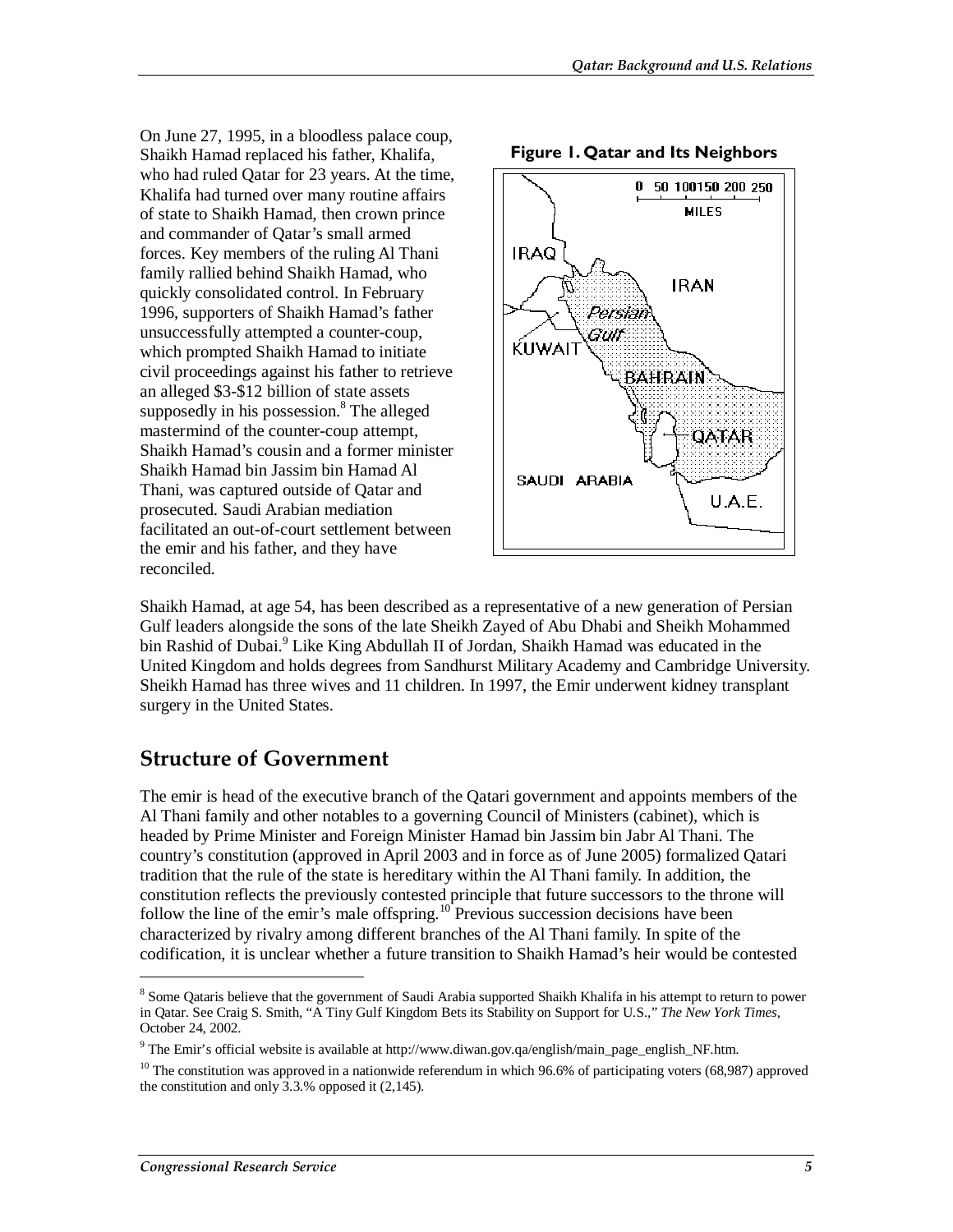by other elements of the royal family, who, by all accounts, continue to compete for influence and attention. In August 2003, the emir replaced his third-oldest son, Jassem bin Hamad Al Thani, as his heir apparent. His fourth-oldest son, Tamim bin Hamad Al Thani, is now the named successor to the Qatari monarchy; he is 29 years old.<sup>11</sup>

The constitution states that legislative authority will reside in the hands of a 45-member Advisory Council (*Majlis Al Shura*), two-thirds of which will be directly elected and one-third appointed by the Emir from among ministers or others.12 The emir appoints all of the members of the current Advisory Council; members serve four-year terms at the emir's discretion. A special electoral law for new Advisory Council elections was passed in May 2008 after concerns about voter franchise extension were resolved.<sup>13</sup> In the interim, the term of the current Advisory Council has been extended to 2010. Some observers doubt that the Qatari leadership intends to fully implement the changes implied in the 2003 constitution because democratic decision making could disrupt existing patronage relationships that ensure the support of rival social and royal family factions for the monarchy.<sup>14</sup>

Although national elections for the new Advisory Council have been delayed and a target date has not been set, administrative preparations reportedly continue, and women will have the right to vote in the elections and to run for office. The Advisory Council will have oversight authority over the Council of Ministers and will be able to propose legislation and review budgets. The constitution also empowers the Advisory Council to issue motions of no-confidence against government ministers; no-confidence motions must be approved by two-thirds of the Advisory Council. Council members will serve four-year terms.

### **Political Reform and Elections**

Shaikh Hamad and his advisers have embarked on a limited political reform program designed to gradually make Qatar's government more participatory and accountable. Although a series of national elections have been held (see below), the government continues to maintain strict limits on freedoms of assembly and association; a series of new laws allow for individuals to organize political demonstrations and public gatherings, but organizers must obtain a permit from the government, and Qatari authorities may impose restrictions on the topics of discussion. Political

<u>.</u>

<sup>&</sup>lt;sup>11</sup> Jassem bin Hamad replaced his older brother Mishaal bin Hamad as heir apparent in October 1996. Shaikh Jassem reportedly was either dissatisfied with his lack of substantive responsibilities, or did not have an interest in continuing to serve as crown prince. According to some reports, the Emir's second-oldest son, Fahd bin Hamad Al Thani, closely associated himself with Arab volunteers to the anti-Soviet conflict in Afghanistan during the 1980s and is believed to retain close ties to conservative Islamic figures. See Michael Knights and Anna Solomon-Schwartz, "The Broader Threat from Sunni Islamists in the Gulf," *PolicyWatch* #883, Washington Institute for Near East Policy, July 19, 2004.

 $12$  Prior to the establishment of a partially elected national assembly, Qatar had a fully-appointed, 35-member advisory council that could only make recommendations to the Council of Ministers. Qatar's old Provisional Constitution provided for a modified electoral procedure in choosing members of the Council and a three-year term; nevertheless, the Council remained appointive in practice, and terms of the Council members were extended in three or four-year increments since 1975.

<sup>&</sup>lt;sup>13</sup> Reportedly some members of the Al Thani family sought to restrict voting rights to so-called "native" Qataris whose families have lived in Qatar since 1930 or before. The 2007 U.S. Department of State Human Rights report for Qatar estimated that an electorate with that criteria could be "less than 50,000." Under a compromise, post-1930 naturalized citizens who have been citizens for ten years will have voting rights and will be eligible to run for office if their fathers were born in Qatar. *Economist Intelligence Unit*, "Advisory Council approves new electoral law," June 1, 2008.

<sup>&</sup>lt;sup>14</sup> Mehran Kamrava, "Royal Factionalism and Political Liberalization in Qatar," *Middle East Journal*, Volume 63, Issue 3, July 1, 2009.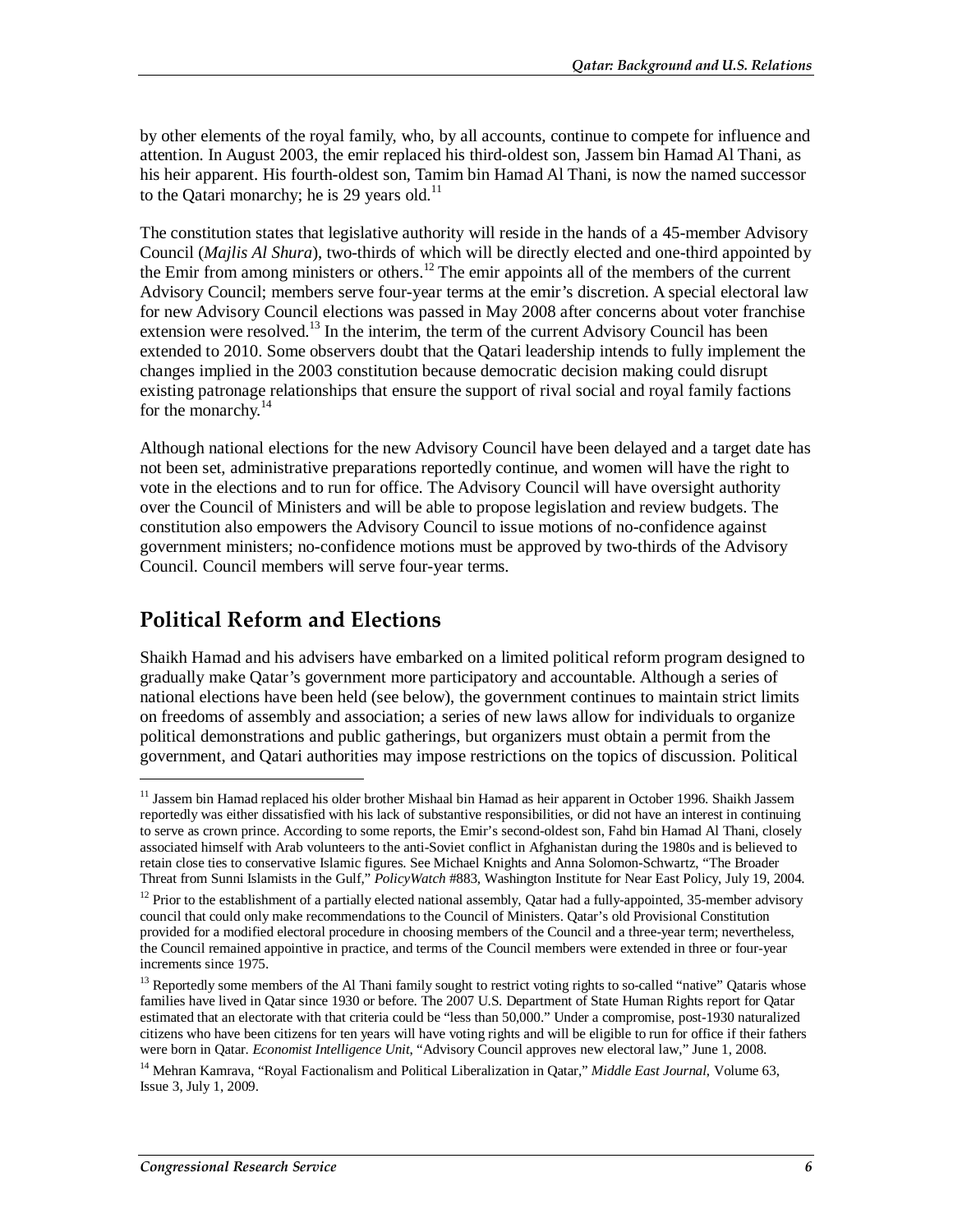parties are not allowed in Qatar, and all private professional and cultural associations must register with the state and are monitored.

Qatari authorities have allowed a series of national elections as components of the country's gradual transition toward greater democratic participation. The elections also have provided a "trial and error" setting for the creation and improvement of Qatar's national electoral infrastructure. In April 1998, 3,700 business community leaders participated in an election for a national Chamber of Commerce, selecting 17 members from a slate of 41 candidates. In a March 1999 Central Municipal Council election, 248 candidates (including 6 women) competed for 29 seats, and all adult Qatari citizens, with the exception of members of the police and armed forces, were allowed to vote and run for office. The election marked the first time a Persian Gulf country had enfranchised all of its male and female citizens in a nationwide election.<sup>15</sup> In April 2003, national elections for the Municipal Council's new term resulted in the first electoral victory for a Qatari female candidate, Shaikha Yousef Al Jiffri, an appointed officer at the Education Ministry who ran unopposed.<sup>16</sup> The latest round of elections was held in April 2007, and voter turnout was higher than in previous elections. Authorities announced that 51% of 28,000 eligible Qatari voters cast ballots—over 80% of the country's population of 907,000 are ineligible to vote because they are foreign nationals. $17$ 

Although the Municipal Council functions primarily in an advisory role to the Ministry of Municipal and Agricultural Affairs, some observers view it as a stepping-stone to the wider political liberalization implied by the creation of the Advisory Council in the new constitution. Similarly, the national elections for the Municipal Council are seen by Qatari officials as test cases for future Advisory Council elections.

### **Human Rights and Social Issues**

### **Human Rights**

<u>.</u>

The U.S. State Department Country Report on Human Rights for 2008 states that Qatar's government "placed varying restrictions on civil liberties, including freedoms of speech, press  $\frac{1}{2}$  (including the Internet), assembly, association, and religion."<sup>18</sup> According to the report, the rights of non-citizens are at times abused, particularly among domestic servants from the Phillippines and South East Asia. As in other Gulf countries, expatriate laborers are vulnerable to exploitation by employers who capitalize on their fear of deportation. Citizenship is withheld from foreign workers, who outnumber native Qataris in the labor force by an estimated ratio of more than 5 to  $1.^{19}$  In December 2004, Qatar announced that it was banning the use of children as camel jockeys, a practice long decried by the international community. Qatar remained a Tier 2 Watch List country in the U.S. State Department 2009 Trafficking in Persons Report.<sup>20</sup> According to the

<sup>&</sup>lt;sup>15</sup> All six female candidates were defeated in the 1999 election.

<sup>16 &</sup>quot;Qatar Elects First Woman to Council Doha," *Gulf News*, April 8, 2003.

<sup>17</sup> *Dow Jones*, "Qatari Officials Pleased With Voter Turnout In Municipal Poll," April 2, 2007.

<sup>&</sup>lt;sup>18</sup> U.S. Department of State, 2008 Country Report on Human Rights Practices in Qatar, February 25, 2009. Available at: http://www.state.gov/g/drl/rls/hrrpt/2008/nea/119125.htm.

 $19$  The new Qatari constitution does not address the rights of foreign guest workers.

 $^{20}$  U.S. State Department 2009 Trafficking in Persons Report on Qatar available at

http://www.state.gov/g/tip/rls/tiprpt/2009/123139.htm. Released on June 16, 2009.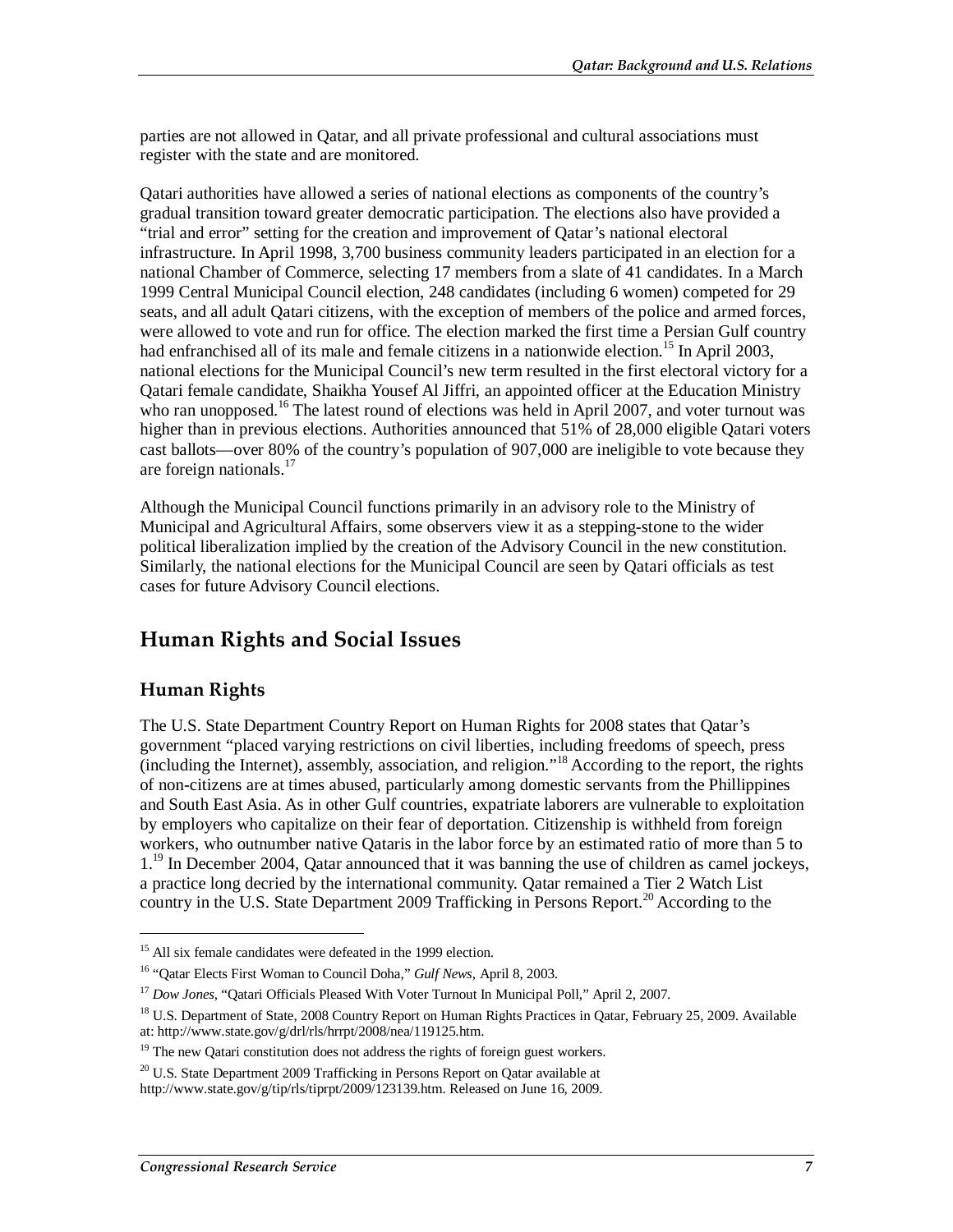report, "Senior members of the Qatari government have indicated their plans to finalize and enact a draft comprehensive law on human trafficking."

In May 2004, the Emir issued a new labor law, which gives Qatari nationals the right to form associations with legal status and allows workers to strike. The new legislation also bans employing youth under the age of 16, sets the working day at eight hours, and grants women equal rights with men, in addition to a paid 50-day maternity leave. Some observers have criticized the new legislation for not extending legal protections to Qatar's large foreign workforce. Critics charge that the labor law places additional restrictions on guest workers by prohibiting non-citizens from forming labor unions and restricting their ability to bargain collectively and to strike. Law Number 7 of 2007 established a labor court to hear the grievances of foreign laborers. The 2008 State Department human rights report states that "legislation guiding the sponsorship of foreign laborers created conditions constituting forced labor or slavery." According to the 2007 and 2008 reports, diplomats' visits to labor camps revealed "the majority of unskilled foreign laborers living in cramped, dirty, and hazardous conditions, often without running water, electricity, or adequate food."

### **Islam and Religious Freedom<sup>21</sup>**

Islam is the official religion of the state of Qatar. Conditional freedom of worship is protected under the constitution, although proselytizing by non-Muslims is illegal. Qatar, like Saudi Arabia, officially adheres to the Wahhabi version of Sunni Islam; however, in contrast with Saudi Arabia, Wahhabi social tenets are not publicly enforced or strictly adhered to in many public settings.<sup>22</sup> Qatar hosts a number of conservative Islamic clerics, including Dr. Yusuf Al Qaradawi, a controversial figure whose views on the conditional legitimacy of suicide bombing and whose outspoken critiques of Israel, the United States, and terrorism have made him a target of criticism from a wide range of observers. During the summer 2006 Israel-Hezbollah war and 2008-2009 Israel-Hamas war, Qaradawi publicly argued that Muslims should support the activities of Hezbollah and Hamas as legitimate resistance activities, based on Quranic injunctions to defend Muslim territory invaded by outsiders.<sup>23</sup> Qaradawi hosts a popular weekly call-in television show on *Al Jazeera* and frequently delivers sermons in Qatari mosques.

Qaradawi has worked with a charitable umbrella organization known as the Union of Good that coordinates the delivery of relief and assistance to Palestinians in the West Bank and Gaza Strip. In November 2008, the U.S. Department of the Treasury designated the Union of Good as a financial supporter of terrorism pursuant to Executive Order 13224. According to the Treasury, "The Union of Good acts as a broker for Hamas by facilitating financial transfers between a web of charitable organizations--including several organizations previously designated under E.O.

<u>.</u>

<sup>&</sup>lt;sup>21</sup> U.S. State Department 2009 International Religious Freedom Report on Qatar available at http://www.state.gov/g/drl/rls/irf/2009/127356.htm. Released on October 26, 2009.

<sup>22</sup> For more on Sunni Islam and Wahhabism, see CRS Report RS21745, *Islam: Sunnis and Shiites*; and CRS Report RS21695, *The Islamic Traditions of Wahhabism and Salafiyya*, both by Christopher M. Blanchard.

<sup>23 &</sup>quot;Islamic Cleric Al-Qaradawi Supports Hizballah, HAMAS," *Al-Jazirah Television* (Doha), OSC Document GMP20060730638004, July 30, 2006. Qaradawi is regarded as conservative by many Muslims, although his declared views on the legitimacy of "struggle" and "martyrdom operations" against "occupation forces" have made him controversial to some in the Islamic world as well as many in the United States and Israel. He has been criticized by violent Islamic groups for his condemnations of terrorist attacks on civilians.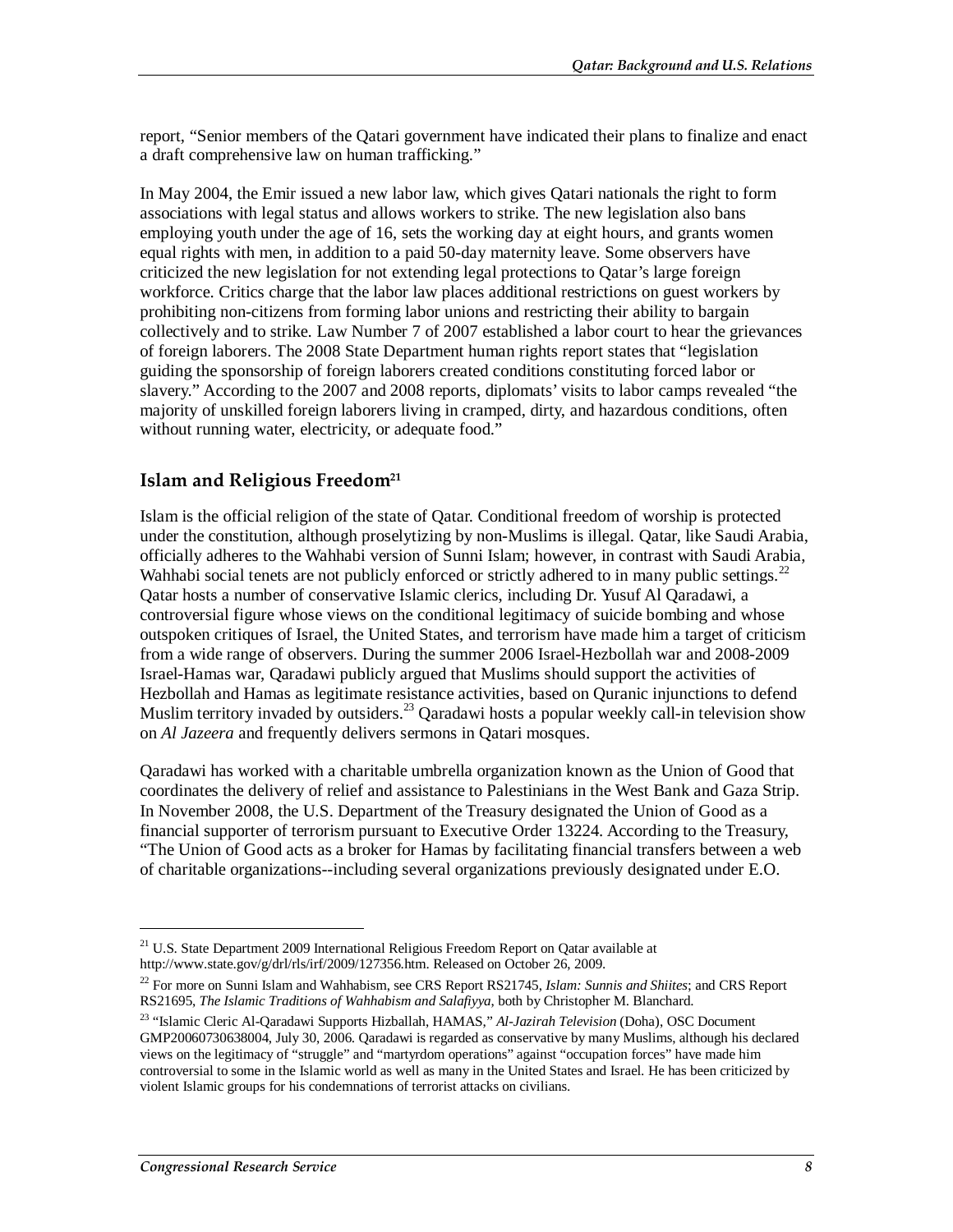13224 for providing support to Hamas--and Hamas-controlled organizations in the West Bank and Gaza." $^{3,24}$ 

According to the State Department 2009 report on International Religious Freedom, Qatar has officially recognized the Catholic, Anglican, Greek and other Eastern Orthodox, Coptic, and Indian Christian churches, and permits private worship for other denominations and religions.<sup>25</sup> In November 2005, the emir donated a plot of land for the construction of a \$7 million Anglican church; construction began in April  $2006$ <sup>26</sup> A new Roman Catholic church opened in March 2008 and others remain under construction. Qatar established diplomatic ties with the Holy See in November 2002. Qatar does not ban alcohol, which is available in licensed premises such as the bars of major hotels and clubs.

### *Al Jazeera* **and the Qatari Media**

Shaikh Hamad helped establish the *Al Jazeera* satellite television news network in 1996 with a \$140 million grant. Since then, the Qatari government has provided most of the channel's funding, as advertising revenue reportedly does not support the entirety of *Al Jazeera*'s annual operating expenses. In the past, Qatari government officials and *Al Jazeera* executives have argued that the station's inability to attract sufficient advertising revenue was a function of the channel's controversial status across the Middle East. These officials and executives alleged that other Arab governments exerted pressure on companies based in or operating in their countries to refrain from advertising on *Al Jazeera*, because the channel was providing coverage of internal political, social, and economic developments that may have been unflattering to ruling regimes or less biased or censored than traditional government-run media outlets.<sup>27</sup>

As *Al Jazeera* became more widely accepted in the region and stepped back its criticism of some regional governments, these concerns became less relevant. The proliferation of similar satellite news channels in the region also has increased competition and created outlets for other views. Some parties may continue to disagree with what they perceive to be *Al Jazeera*'s editorial position on controversial subjects like Iran, Iraq, and the Israeli-Palestinian conflict. Since its founding, *Al Jazeera* has devoted considerably less of its air time to coverage of Qatari affairs than to coverage of the internal affairs of other Arab states. *Al Jazeera* launched an international English language satellite channel in 2006 that now broadcasts in the United States. It has won praise from some media observers for its coverage of international affairs, including conflicts and issues often overlooked by other media outlets. Others have criticized the international English channel as carrying the same alleged biases reflected in the programming of its Arabic language affiliate.

Although the Qatari government lifted formal censorship of the Qatari media by decree in 1995, the U.S. Department of State reports that journalists tend to exercise a degree of self-censorship, particularly with regard to the Emir and his immediate family.<sup>28</sup> Internet service in Qatar is

 $^{24}$  For more on the Union of Good, see http://www.treas.gov/press/releases/hp1267.htm.

<sup>&</sup>lt;sup>25</sup> U.S. State Department Bureau of Democracy, Human Rights, and Labor, International Religious Freedom Report – 2009, Qatar, released October 26, 2009.

<sup>26</sup> Michael Theodoulou, "Muslim State to Build first Christian Church for 1,400 Years," *The Times* (London) November 2, 2005.

 $27$  Author meeting at Al Jazeera headquarters, January 2005.

<sup>&</sup>lt;sup>28</sup> U.S. Department of State, Bureau of Democracy, Human Rights, and Labor, Country Reports on Human Rights (continued...)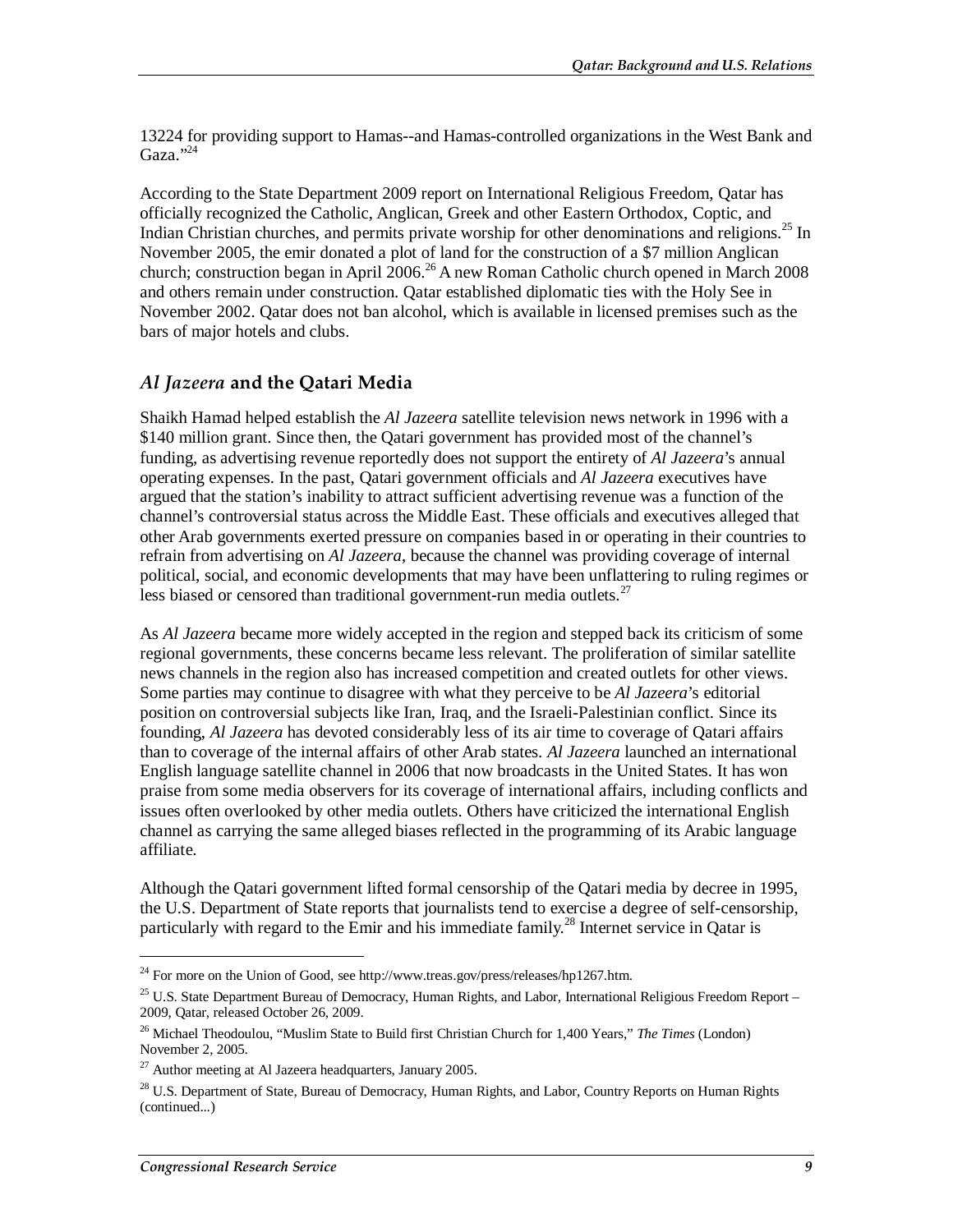monitored for pornography and other material considered insulting to Islam. In January 2008, Qatar signed an agreement with Reporters Without Borders to create the Doha Media Freedom Center, an organization intended to spread "the culture of freedom of the press and media and in defending the press and media people who are subjected to harassment, detention and illtreatment because of their professional activity."29 Its director, former Reporters Without Borders head Robert Menard, resigned in a public spat with Qatari leaders in June 2009 after he claimed that the Center "has been suffocated," and alleged that "some Qatari officials never wanted an independent Center, free to speak out without concern for politics or diplomacy, free to criticize even Qatar."<sup>30</sup> Qatari observers alleged mismanagement by Menard and criticized him as having pursued an agenda that jeopardized Qatar's diplomatic relationships. The Center remains active.

#### **Education**

Qatar has invested heavily in improving the educational opportunities available to its citizens in recent years. Prominent Qatari women also have taken a leading role in a number of education reform programs. On May 5, 2003, Shaikh Hamad appointed Shaikha Bint Ahmed al Mahmoud, daughter of the Minister of State for Foreign Affairs, as Minster of Education. This appointment signified the first appointment ever of a female cabinet minister in any Persian Gulf state. She resigned in April 2009 and was replaced by a member of her family Saad Bin Ibrahim al Mahmoud. In October 2003, Shaikha Mozah Bint Nasser Al Missned, one of Shaikh Hamad's wives, helped launch Qatar's new "Education City," a state-of-the-art campus complex in Doha that offers degrees from several U.S. universities including Weill Cornell Medical College, Georgetown University's Edmund A. Walsh School of Foreign Service, Texas A&M University, Virginia Commonwealth University, Northwestern University, and Carnegie Mellon University. Shaikha Mozah serves as the Chairperson of the Qatar Foundation, which directs Education City's activities.<sup>31</sup> The RAND Corporation has evaluated and recommended reform options for Qatar's primary, secondary, and post-secondary education systems and operates a public policy analysis center in cooperation with the Qatar Foundation on the Education City campus.

## **Economic Overview**

In January 2009, the IMF concluded that, in spite of the global financial crisis and the resulting economic slowdown, "Qatar will still maintain on average double-digit growth rates in non-oil real GDP and will continue to record fiscal and current account surpluses" over the medium term. Oil and natural gas production is the mainstay of Qatar's robust economy, which has experienced an average annual growth rate of 11.6% from 2005 through 2009.<sup>32</sup> Shaikh Hamad has borrowed heavily from foreign banks since the late-1990s in order to modernize Qatar's energy infrastructure. The efforts have produced significant returns, and the Economist Intelligence

<u>.</u>

<sup>(...</sup>continued)

Practices , Qatar - 2006, March 6, 2007.

<sup>&</sup>lt;sup>29</sup> *Qatar News Agency*, "Deal on media freedom signed," January 4, 2008.<br><sup>30</sup> *Agence France Presse*, "French head of Qatar media watchdog quits," June 23, 2009.

 $31$  For more on Education City and the Qatar Foundation, which oversees its activities, see the Foundation's website, available at http://www.qf.edu.qa/output/Page1.asp.

<sup>&</sup>lt;sup>32</sup> CRS calculation using Economist Intelligence Unit economic data series DGDP: percentage change in real GDP. EIU data is "based on estimates from the Planning Council at the State of Qatar." November 2009.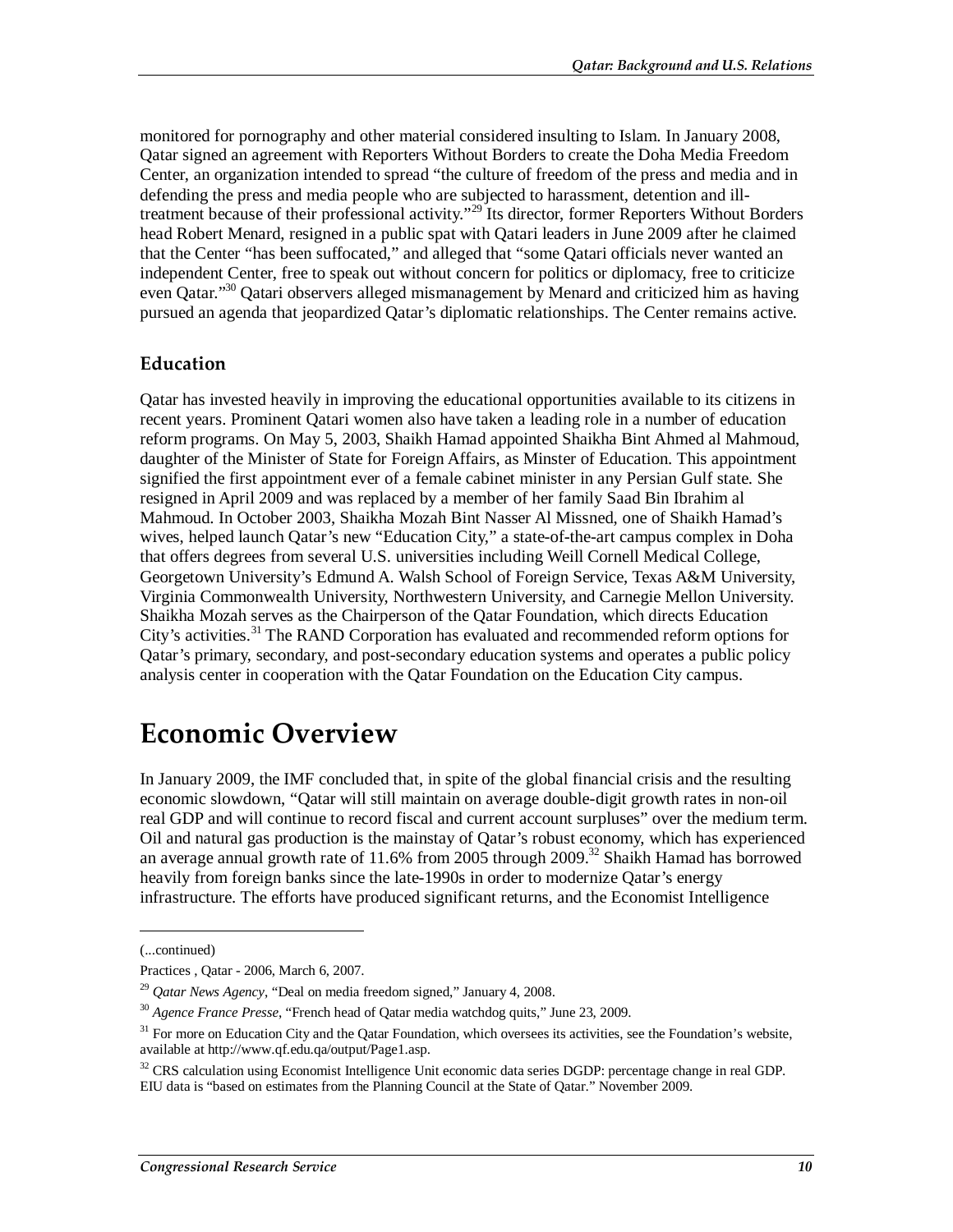Unit's annual growth projection for Oatar in 2010 is over 24%, led by projected increases in natural gas export revenue.<sup>33</sup> In February 2007, Qatari Prime Minister and Foreign Minister Hamad bin Jassem bin Jabor Al Thani reiterated that Qatar is pursuing parallel economic reform, education, and investment strategies in order to create economic growth opportunities not tied to the country's natural resources.<sup>3</sup>

Qatar Petroleum (QP), the state-owned oil company, has increased its output from 593,000 barrels per day (b/d) in 1999 to approximately 824,000 b/d after an OPEC-coordinated production cut in December 2008.<sup>35</sup> However, with oil reserves likely to be exhausted by 2026 at current production rates. Oatar is rapidly moving to exploit its vast natural gas reserves.<sup>36</sup> Japan, South Korea, and Singapore are the leading importers of oil from Qatar.

As part of a long-term development strategy, Qatar has tapped international financial markets and invited foreign investment in recent years in order to finance the expansion of its gas extraction and liquified natural gas (LNG) production facilities.<sup>37</sup> The Export-Import Bank of the United States has provided over \$1 billion dollars in loan guarantees to support the development of Qatar's gas production facilities in cooperation with a range of U.S., European, and Asian companies, banks, and export credit agencies.<sup>38</sup>

Qatar has expanded its yearly LNG output from 4.5 million tons annually in 2002 to 43 million tons in 2009, and is now the world's largest exporter of LNG.<sup>39</sup> Although Qatar's LNG industry has low capital costs due to government investment, it has high operational costs, which has required Qatar to develop economies of scale in order to be more competitive with established  $LNG$  exporters such as Indonesia and Nigeria.<sup>40</sup> The large natural gas production and shipping facilities at the coastal city of Ras Laffan in northern Qatar serve as the main site for the country's gas development projects, with several independent gas production and conversion "trains" linked to corresponding fields and contracted export markets. Long term contracts at fixed prices have ensured that Qatar has earned steady returns from its exports even in light of the global economic downturn. Emir Hamad bin Khalifa and then-Russian President Vladimir Putin reportedly

<sup>33</sup> *Economist Intelligence Unit*, Country Data, accessed November 2, 2009.

<sup>34</sup> *The Peninsula* (Doha)/*Reuters*, "Qatari FM Hints at Changes in Sponsorship Rules, Diversification of Economy," February 27, 2007.

<sup>35</sup> *Economist Intelligence Unit*, "Qatar has cut oil production in line with OPEC's decision," December 8, 2008.

<sup>&</sup>lt;sup>36</sup> With proven oil reserves of 15.2 billion barrels, Qatar has far less oil than the major Persian Gulf producers, such as Kuwait (96.5 billion barrels), Iraq (112 billion barrels), and Saudi Arabia (252 billion barrels). However, Qatar has the third largest natural gas reserves in the world behind Russia and Iran. Qatar's supply of natural gas doubled in 2002, when surveyors discovered new gas deposits in Qatar's north field.

 $37$  Qatar's government has a 60%-70% stake in two joint partnerships with foreign firms, including ExxonMobil (USA), TotalFinaElf (France), KoGas (South Korea), and Matsui (Japan). In February 2005, Qatar Petroleum signed a \$7 billion agreement with Shell and a \$12 billion agreement with ExxonMobil to export natural gas to the United States and Europe.

<sup>&</sup>lt;sup>38</sup> For example, since 1996, the Export Import Bank has provided loan guarantees to support the export of U.S. equipment and services for the construction of facilities at Ras Laffan, including most recently, the construction of natural gas liquefaction plants and facilities associated with the QatarGas II and III projects. See Export Import Bank of the United States, "Ex-Im Bank \$930 Million Guarantee Supports U.S. Exports to Build LNG Plant in Qatar," November 18, 2004; and Export Import Bank of the United States, "Ex-Im Bank Finances QatarGas 3 Liquid Natural Gas Complex, December 15, 2005.

<sup>39</sup> *Middle East Economic Digest*, "Doha continues to shine," October 30, 2009.

<sup>&</sup>lt;sup>40</sup> Meeting with Qatar Petroleum, Qatar Gas, and Ras Gas executives, Ras Laffan, Qatar, January 2005.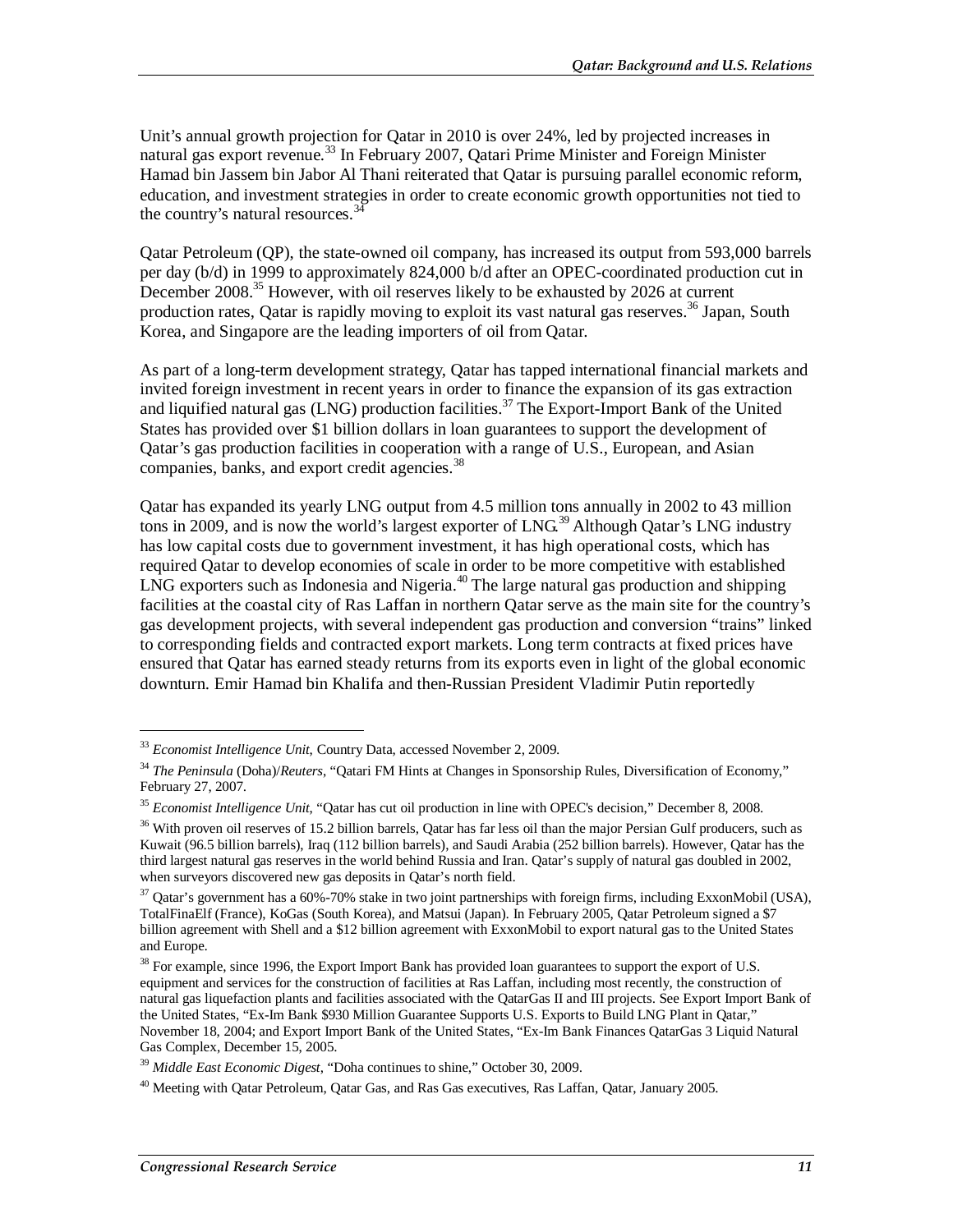discussed plans to create an organization of natural gas producing countries, sparking fears among some observers that an OPEC-style natural gas cartel could emerge.<sup>41</sup>

Qatar has signed several agreements with U.S. energy companies (ConocoPhillips and ExxonMobil) and other international companies to develop facilities to export LNG to the United States, the UK, Spain, Italy, South Korea, Taiwan, and India. Under Project Dolphin, Qatar has begun exporting natural gas via an underwater pipeline to the United Arab Emirates, although objections from Saudi Arabia have limited progress in other areas (see "Qatari Foreign Policy," below). Qatari government officials reported that natural gas revenues exceed oil income for the first time in 2008. Qatar also is in the midst of several gas-to-liquids (GTL) projects and aims to become the largest GTL producer in the world. In February 2007, Qatar Petroleum and ExxonMobil announced that a planned joint-GTL production facility project would be cancelled in the wake of rising cost projections. Other GTL plans are proceeding.

# **U.S.-Qatari Relations**

A U.S. embassy opened in Doha in 1973, but U.S. relations with Qatar did not blossom until after the 1991 Persian Gulf war. In the late 1980s, the United States and Qatar engaged in a prolonged diplomatic dispute regarding Qatar's black market procurement of U.S.-made Stinger anti-aircraft missiles.<sup>42</sup> The dispute froze planned economic and military cooperation, and Congress approved a ban on arms sales to Qatar (Section 566(d), P.L. 100-461) until the months leading up to the 1991 Gulf War, when Qatar allowed coalition forces to operate from Qatari territory and agreed to destroy the missiles in question.<sup>43</sup> In January 1991, Qatari armored forces helped coalition troops repel an Iraqi attack on the Saudi Arabian town of Kafji, on the coastal road leading south from Kuwait into Saudi Arabia's oil rich Eastern Province.<sup>44</sup> In June 1992, Qatar signed a defense cooperation agreement with the United States, opening a period of close coordination in military affairs that has continued to the present.

The United States promptly recognized the assumption of power by Shaikh Hamad in June 1995 and has welcomed Qatar's defense cooperation, as well as Qatari political, economic, and educational reform efforts since that time. Qatari-U.S. defense relations have expanded over the last 15 years to include cooperative defense exercises, equipment pre-positioning, and base access agreements, although Qatari officials have been, at times, critical of U.S. military operations in the Persian Gulf.<sup>45</sup> U.S. concerns regarding alleged material support for terrorist groups by some

**.** 

<sup>41</sup> *Platts Commodity News*, "Russia, Qatar to discuss alliance of gas producer nations," February 13, 2007.

<sup>&</sup>lt;sup>42</sup> Qatar defended its procurement of the missiles in protest of the sale of similar missiles by the United States to Bahrain, with which Qatar had an unresolved border dispute until 2001. Elaine Sciolino, "Qatar Rejects U.S. Demand For Return of Illicit Stingers," *New York Times*, June 28, 1988; Patrick E. Tyler, "U.S. Drawn Into Gulf Dispute - Stray Stingers Tied To Qatar-Bahrain Tiff," *Washington Post*, October 6, 1988.

<sup>&</sup>lt;sup>43</sup> The ban was formally repealed by the Foreign Operations, Export Financing, and Related Programs Appropriations Act of 1991 (Section 568(b), P.L. 101-513). The conference report on H.R. 5114, Foreign Operations, Export Financing, and Related Programs Appropriations Act, 1991 (H.Rept. 101-968) inserted Senate language (Amendment No. 144) that repealed the ban based on information provided by the Secretary of Defense "that it is in the national interest to reestablish United States-Qatari security relations because of their support for United States troops in the Middle East."

<sup>44</sup> Thomas Ferraro, "Allies Retake Saudi City," *United Press International*, January 31, 1991; and Joseph Albright, "Marines Take Credit for Khafji Victory," *Atlanta Journal and Constitution*, February 3, 1991.

<sup>&</sup>lt;sup>45</sup> Qatari officials at times took steps to distance themselves from Operation Southern Watch and associated U.S. and (continued...)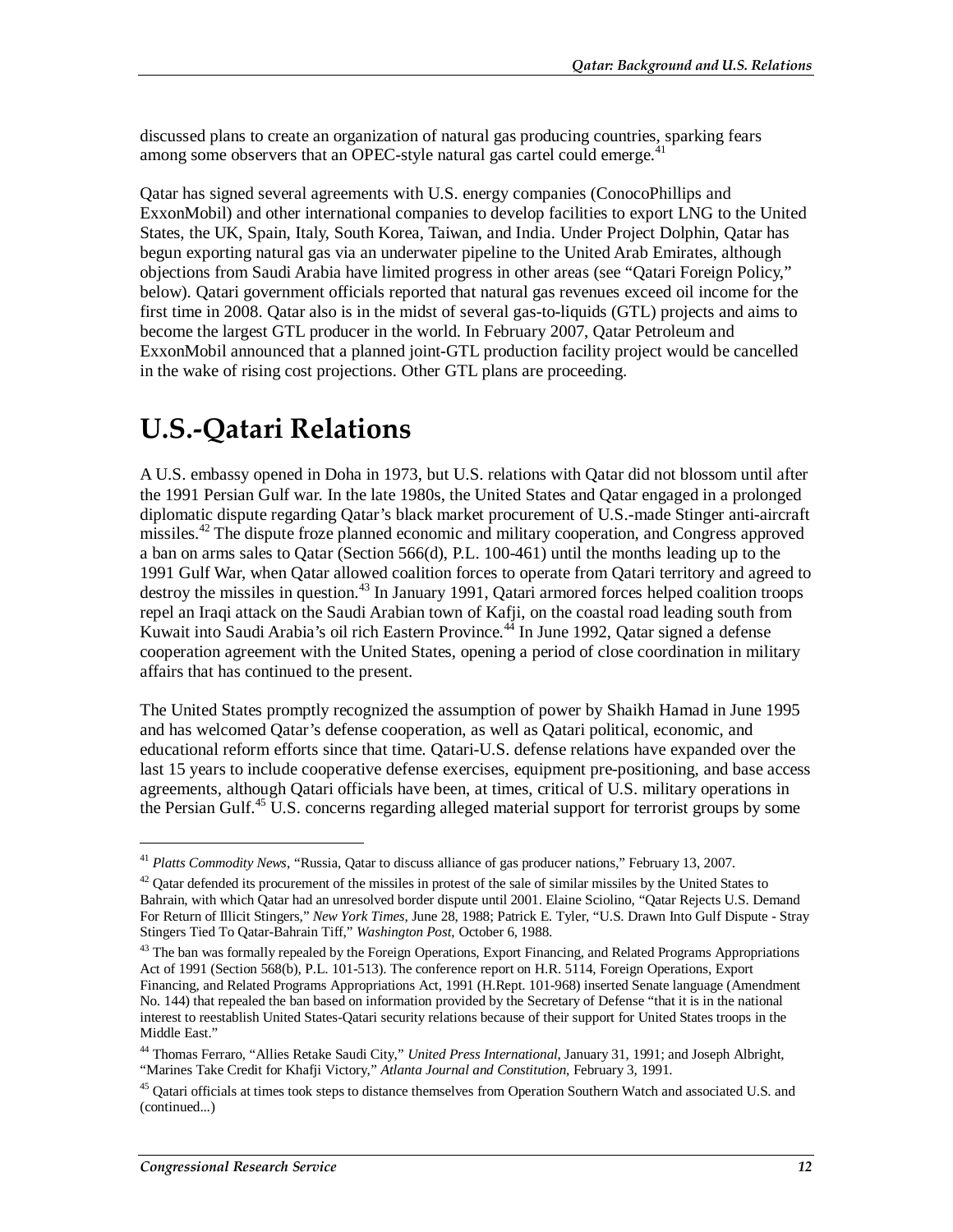Qataris, including members of the royal family, have been balanced over time by Qatar's counterterrorism efforts and its broader, long-term commitment to host and support U.S. military forces being used in ongoing operations in Iraq and Afghanistan. Today, Qatari-U.S. relations remain cordial and close. Since September 2005, Qatar has donated \$100 million to victims of Hurricane Katrina in the U.S. Gulf states.

The U.S. has provided limited counterterrorism assistance to Qatar to support the development of its domestic security forces (see **Table 1** below), and the Export-Import Bank has provided over \$2 billion in loan guarantees to support various natural gas development projects in Qatar since 1996.

| (1, 1)                   |               |               |               |                          |                                  |                                 |
|--------------------------|---------------|---------------|---------------|--------------------------|----------------------------------|---------------------------------|
| <b>Account</b>           | <b>FY2005</b> | <b>FY2006</b> | <b>FY2007</b> | <b>FY2008</b>            | <b>FY2009</b><br><b>Estimate</b> | <b>FY2010</b><br><b>Request</b> |
| <b>IMET</b> <sup>a</sup> | ۰             | ۰             | ۰             | $\overline{\phantom{a}}$ | 15                               | 15                              |
| NADR-<br><b>ATA</b> b    | 1.379         | 788           | 1,120c        | 268c                     | ۰                                | ٠                               |
| NADR-<br><b>CTF</b>      | ۰             | I 18          |               |                          | ۰                                | ٠                               |

#### **Table 1. U.S. Foreign Assistance to Qatar FY2005-2009 and FY2010 Request**  (\$ thousands)

**Source:** U.S. Department of State, Congressional Budget Justifications for Foreign Operations, FY2007-FY2010.

- a. Qatar did not participate in the IMET program prior to FY2009. The Bush Administration requested the provision of nominal IMET assistance because Qatari participation in the IMET program would make Qatar eligible to purchase other U.S. training at a reduced cost. The Obama Administration continued this request for FY2010. Section 21(c) of P.L.90-629, the Arms Export Control Act (AECA) as amended, states that IMET recipient countries are eligible to purchase non-IMET training at reduced cost. Section 108(a) of P.L. 99-83 amended the AECA to provide this reduced cost benefit to IMET recipients. The U.S. Defense Security Cooperation Agency (DSCA) implements the authority provided in P.L. 99-83 to apply a lower cost to U.S. military training purchased by Qatar and other IMET recipient countries through the Foreign Military Sales (FMS) program. At present, the "incremental rates" applied to the FMS training purchases of IMET recipient countries are calculated according to the terms outlined in Department of Defense Financial Management Regulation (FMR), Volume 15, Chapter 7 (Sections 0711 and 0712).
- b. Through the end of FY2006, over \$3.3 million in Nonproliferation, Anti-terrorism, De-mining and Related Programs - Anti-terrorism Assistance (NADR - ATA) has been provided to train over 500 Qatari security officers and officials since FY1987.
- c. Aid allocation amounts released by the State Department did not distinguish between NADR sub-accounts.

### **Defense, Security, and Terrorism**

### **U.S.-Qatar Defense Cooperation**

With its small territory and narrow population base, Qatar relies to a large degree on external cooperation and support for its security. With a personnel strength of 11,800, Qatar's armed

(...continued)

coalition air strikes in the southern no-fly zone of Iraq.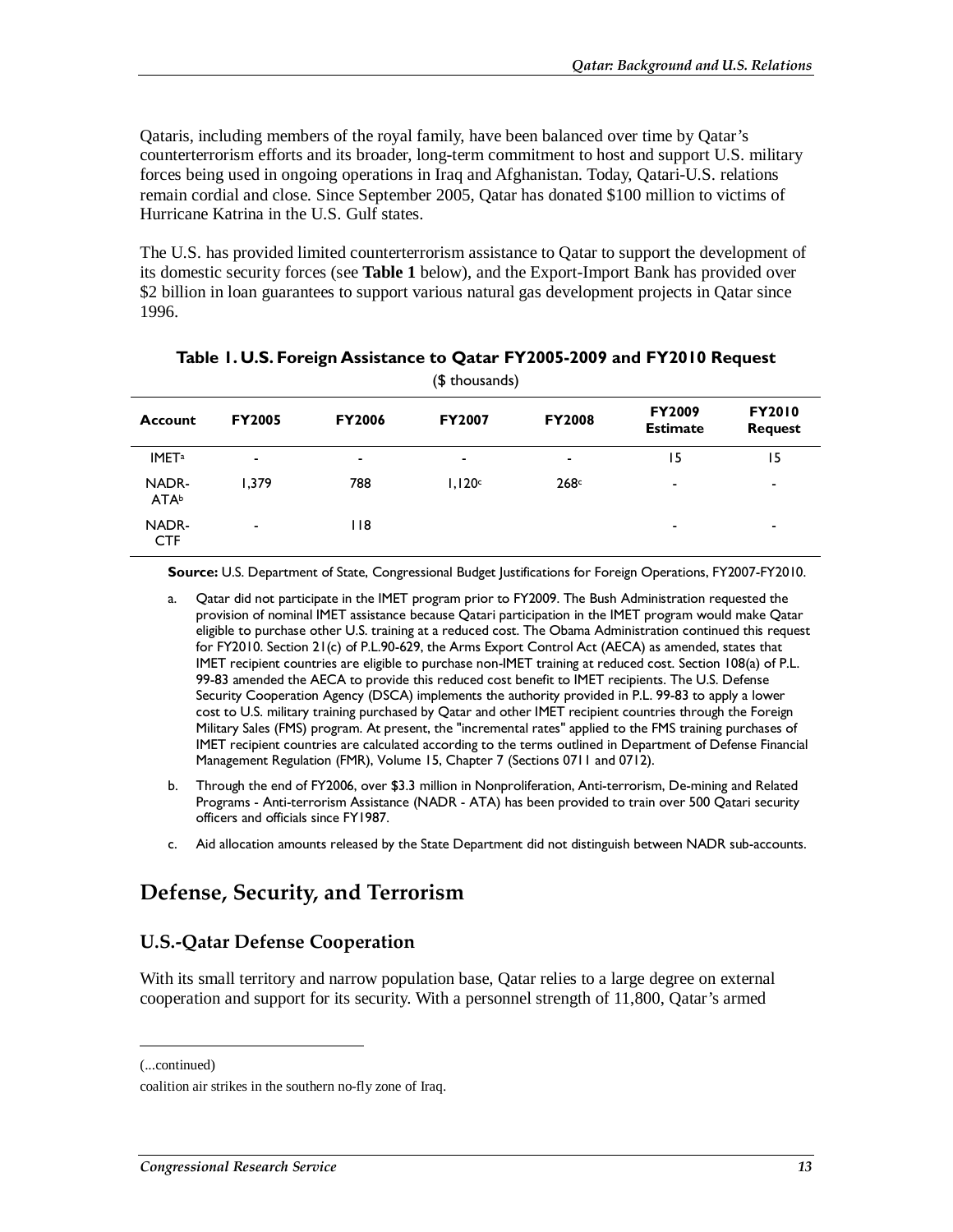forces are the second smallest in the Middle East.<sup>46</sup> France has provided approximately 80% of Qatar's arms inventory. Since the 1991 Gulf war, Qatar has pursued a limited program of force modernization. To date, however, it has not purchased significant U.S. weapons systems, although the Qatari government may be considering the purchase of U.S. air and missile defense systems in line with regional trends.

The Al Udeid airbase south of Doha, the Qatari capital, serves as a logistics, command, and basing hub for U.S. operations in Afghanistan and Iraq. Nearby Camp As Sayliyah houses significant U.S. military equipment pre-positioning and command facilities for the U.S. Central Command (CENTCOM) area of operations. Qatar invested over \$1 billion to construct the Al Udeid air base during the 1990s; it did not have an air force of its own at the time. The U.S. Army Corps of Engineers also awarded over \$100 million dollars in Military Construction Air Force (MCAF) contracts for the construction of U.S. storage, housing, service, command, and communication facilities. Qatar's financing and construction of some of the state-of-the-art air force base at Al Udeid and its granting of permission for the construction of U.S.-funded facilities facilitated gradually deeper cooperation with U.S. military forces. U.S. access to the base there was formalized in late 2000. In April 2003, the U.S. Combat Air Operations Center for the Middle East moved from Prince Sultan Airbase in Saudi Arabia to Qatar's Al Udeid. Qatar contributed \$400 million to U.S. efforts to upgrade and construct facilities there, including a new air operations command center.<sup>47</sup> The base currently serves as the home of the 379th Air Expeditionary Wing.

From FY2003 to FY2007, Congress appropriated and authorized \$126 million for U.S. military construction activities in Qatar. The National Defense Authorization Act for Fiscal Year 2008 (P.L. 110-181) authorized \$81.7 million in FY2008 spending to build new Air Force and Special Operations facilities in Qatar. The National Defense Authorization Act for Fiscal Year 2009 (P.L. 110-417) authorizes \$69.6 million in FY2009 spending to build new Air Force and Special Operations facilities. The National Defense Authorization Act for Fiscal Year 2010 (P.L. 111-84) authorizes \$60 million in FY2010 spending to build new Air Force recreational and dormitory facilities at Al Udeid.

### **Internal Security**

**.** 

Terrorist attacks in Saudi Arabia during 2003 and 2004 forced U.S. and Qatari officials to focus on Qatar's internal security, as analysts have expressed concern that Al Qaeda operatives displaced by an ongoing Saudi crackdown or other local terrorist cells could try to establish a presence and destabilize Qatar. In November 2004, the U.S. State Department issued a warning of a possible terrorist attack against a hotel or hotels used by Americans in Doha. The warning expired without incident. On March 19, 2005, an Egyptian national carried out a car bomb attack at a theater popular with Western expatriates on the outskirts of the capital city of Doha. The car bombing, the first terrorist incident of its kind in Qatar, killed one British citizen and wounded 12 others. The suicide bomber was an engineer employed at Qatar Petroleum, and authorities have been unable to definitively link him to Al Qaeda or other terrorist groups. The attack came on the second anniversary of the beginning of Operation Iraqi Freedom and a week after an Al Qaeda

<sup>46</sup> Bahrain, with an estimated 11,000-member force, has the smallest.

<sup>47</sup> Michael R. Gordan and Eric Schmitt, "U.S. Will Move Air Operations to Qatar Base," *New York Times*, April 28, 2003; and Eric Schmitt, "Pentagon Construction Boom Beefs Up Mideast Air Bases," *New York Times*, September 18, 2005.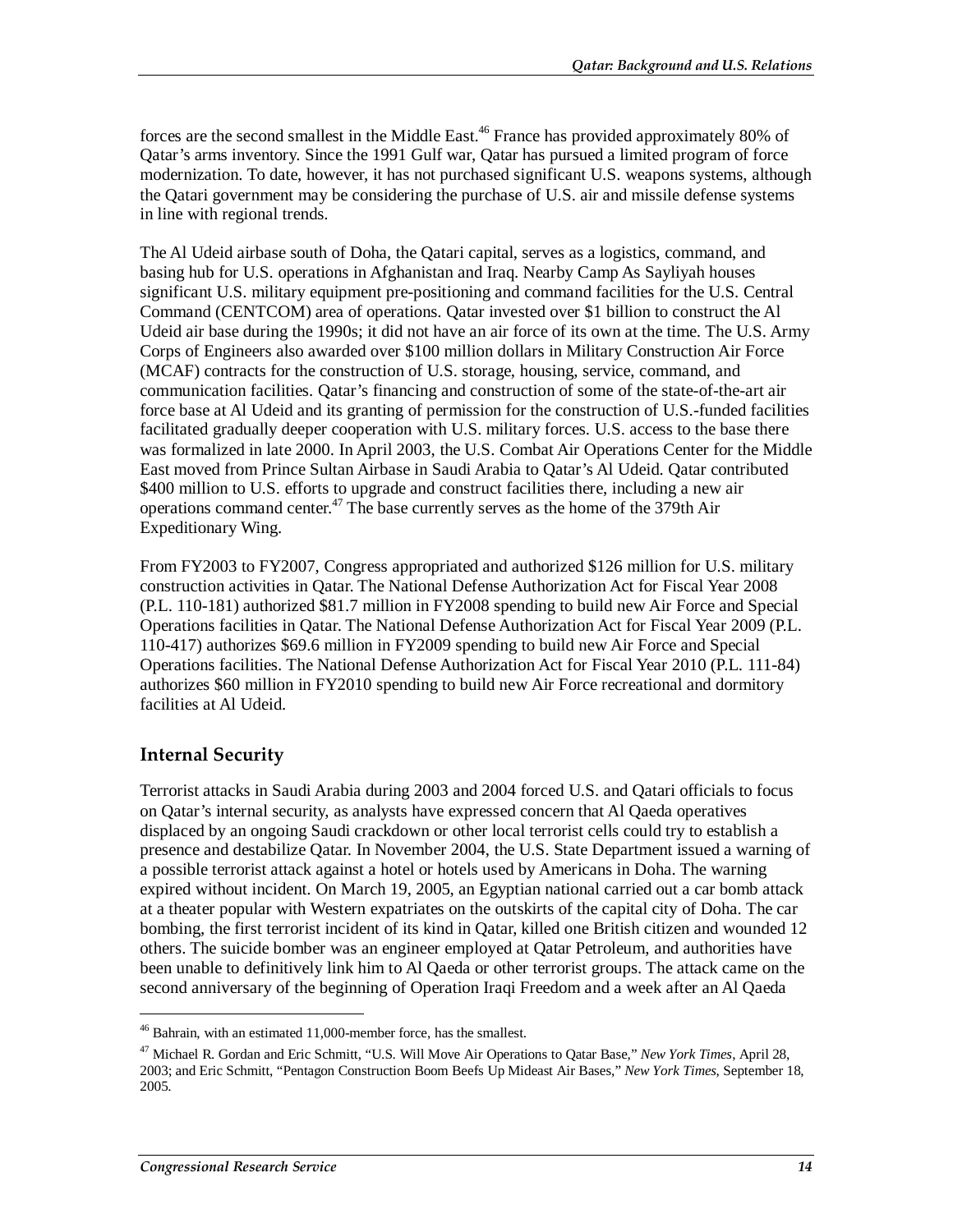leader in Saudi Arabia called for a new wave of attacks against Western interests in the Persian Gulf. The Qatari Ministry of the Interior is responsible for internal security and is legally empowered to detain suspects without trial for up to two years.

### **Terrorism Concerns**

1

According to the 9/11 Commission Report and former U.S. government officials, royal family member and current Qatari Interior Minister, Shaikh Abdullah bin Khalid Al Thani, provided safe harbor and assistance to Al Qaeda leaders during the 1990s, including the suspected mastermind of the September 11 hijacking plot, Khalid Shaikh Mohammed.<sup>48</sup> Former U.S. officials and leaked U.S. government reports state that Osama Bin Laden also visited Doha twice during the mid-1990s as a guest of Shaikh Abdullah bin Khalid, who then served as Qatar's Minister for Religious Endowments & Islamic Affairs, and, later, as Minister of State for Internal Affairs. During a January 1996 visit to Doha, Bin Laden reportedly "discussed the successful movement of explosives into Saudi Arabia, and operations targeted against U.S. and U.K. interests in Dammam, Dharan, and Khobar, using clandestine Al Qaeda cells in Saudi Arabia."49 According to other accounts, Shaikh Abdullah bin Khalid welcomed dozens of so-called "Afghan Arab" veterans of the anti-Soviet conflict in Afghanistan to Qatar in the early 1990s and operated a farm where some of those individuals lived and worked over a period of several years.<sup>50</sup>

In January 1996, FBI officials narrowly missed an opportunity to capture Khalid Shaikh Mohammed in Qatar, where he held a government job at Qatar's Ministry of Electricity and Water. Mohammed had been targeted for arrest in connection with an investigation of his nephew—1993 World Trade Center bombing mastermind Ramzi Yousef.<sup>51</sup> The FBI dispatched a team to arrest Mohammed, but he fled Qatar before he could be detained. Some former U.S.

<sup>&</sup>lt;sup>48</sup> According to the 9/11 Commission Report, Khalid Shaikh Mohammed provided financial support to a co-conspirator in the 1993 World Trade Center bombing while living in Qatar and later moved his family to Qatar at Shaikh Abdallah bin Khalid Al Thani's suggestion. The Report also states that Mohammed "claims that Sheikh Abdallah was not a member, financier, or supporter of al Qaeda," and that Mohammed admitted "that Abdallah underwrote a 1995 trip [Mohammed] took to join the Bosnia jihad." Final Report of the National Commission on Terrorist Attacks Upon the United States (The 9/11 Commission Report), pp. 73, 147-8, 488-9. The Emir named Shaikh Abdullah bin Khalid Al Thani to the post of Minister of Interior in January 2001, a post he continues to hold. His deputy, Minister of State for Interior Affairs Abdallah bin Nasir bin Khalifa Al Thani, currently serves as the official ministry liaison to foreign governments, including the United States. James Risen and David Johnston, "Qaeda Aide Slipped Away Long Before September 11 Attack," *New York Times*, March 8, 2003; Josh Meyer and John Goetz, "Qatar's Security Chief Suspected of Having Ties to Al Qaeda," *Los Angeles Times*, March 28, 2003.

<sup>&</sup>lt;sup>49</sup> Memorandum from the Department of Defense to the Senate Select Committee on Intelligence partially reprinted in Steven F. Hayes, "Case Closed," *Weekly Standard*, November 24, 2003. Pentagon spokesmen responded to the publication of the excerpts from the memorandum in the Hayes article by indicating that the memorandum was a collection of intelligence data from various sources which did not constitute a finished intelligence product. It is unclear if Bin Laden's reported visit was related to preparations for the June 1996 attack on the Khobar Towers military barracks in Saudi Arabia that killed 19 U.S. servicemen. Press reporting from the late 1990s cites a former U.S. intelligence official as indicating that the "Qatari individual" who hosted Bin Laden was Abdullah Bin Khalid Al Thani. See James Risen and Benjamin Weiser, "U.S. Officials Say Aid for Terrorists Came Through Two Persian Gulf Nations," *New York Times*, July 8, 1999.

<sup>50</sup> James Risen and Benjamin Weiser, "U.S. Officials Say Aid for Terrorists Came Through Two Persian Gulf Nations," *New York Times*, July 8, 1999. James Risen and David Johnston, "Qaeda Aide Slipped Away Long Before Sept. 11 Attack," *New York Times*, March 8, 2003; Josh Meyer and John Goetz, "Qatar's Security Chief Suspected of Having Ties to Al Qaeda," *Los Angeles Times*, March 28, 2003.

<sup>&</sup>lt;sup>51</sup> According to the 9/11 Commission Report (p. 147), Khalid Shaikh Mohammed "engaged in extensive international travel during his tenure [at the Ministry of Electricity and Water]... much of it in furtherance of terrorist activity."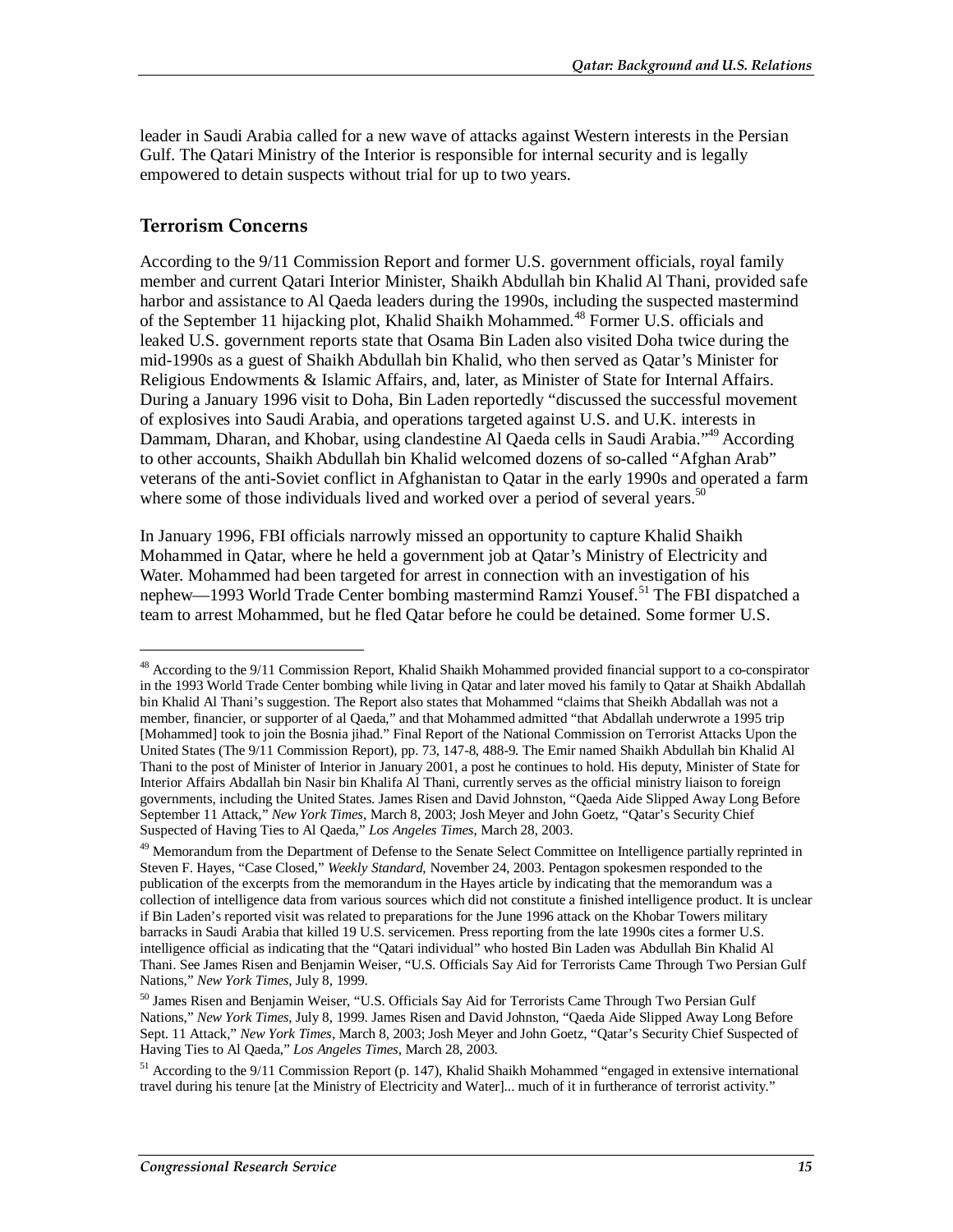officials have since stated their belief that a high ranking member of the Qatari government alerted Mohammed to the impending raid, allowing him to flee the country.<sup>52</sup>

More recent concerns regarding potential support for terrorism by prominent Qataris have centered around claims that the late Abu Musab Al Zarqawi may have transited Qatar after September 11, 2001, and benefitted from a safehouse and financial support provided by a member of the ruling Al Thani family.<sup>53</sup> Any discussions by Clinton Administration or Bush Administration officials with the government of Qatar regarding these allegations have not been made public. U.S. security officials working to ensure the safety and security of U.S. facilities, citizens, and assets in Qatar have reported that their relationships with Ministry of Interior officials, including serving Minister of State for Interior Affairs Shaykh Abdullah bin Nasir bin Khalifah Al Thani, are positive and cooperative. The Emir reappointed Shaikh Abdullah bin Khalid as Minister of Interior in April 2007 and did not alter his status in a 2008 expansion of the cabinet or in a 2009 cabinet reshuffle.

### **Counterterrorism Support**

The U.S. State Department has characterized Qatar's counterterrorism support since September 11, 2001, as "significant,"54 but noted in its most recent report on terrorism issues that U.S. officials "continued to strive for increased cooperation with the Qatari government on information sharing."55 Qatar's Combating Terrorism Law, passed in March 2004, established definitions of terrorism and terrorist financing and broadened the government's power to detect and prevent terrorist threats and to investigate and prosecute terrorists and their supporters. Qatar also established the Qatar Authority for Charitable Activities (QACA) in March 2004 to monitor the activities of all Qatari domestic and international charitable organizations, including prominent organizations such as the Qatar Charitable Society and the Shaikh Eid bin Mohammed Al Thani Charitable Association. All international financial charity transfers and project verification fall within the jurisdiction of the new QACA.<sup>56</sup> However, Article 24 of the law establishing the Authority allows the Emir to grant an exemption from QACA oversight to any organization at any time. Qatar's central bank operates a financial intelligence unit (FIU) which monitors activity in Qatar's banking system and serves as a liaison office to similar units in the United States and around the world. $57$ 

**.** 

<sup>&</sup>lt;sup>52</sup> "The U.S. Attorney obtained an indictment against KSM in January 1996, but an official in the government of Qatar probably warned him about it... In January 1996, well aware that U.S. authorities were chasing him, he left Qatar for good and fled to Afghanistan." *9/11 Commission Report*, p. 73. The Report provides the following citation: "Intelligence report, interrogation of KSM, July 23, 2003."

<sup>&</sup>lt;sup>53</sup> Patrick E. Tyler "Intelligence Break Let Powell Link Iraq and Qaeda," New York Times, February 3, 2003.

<sup>&</sup>lt;sup>54</sup> U.S. State Department - Office of the Coordinator for Counterterrorism, Country Reports on Terrorism, 2004, April 27, 2005.

<sup>&</sup>lt;sup>55</sup> U.S. State Department - Office of the Coordinator for Counterterrorism, Country Reports on Terrorism, 2008, April 30, 2009.

<sup>56</sup> Author interview with QACA Chairman Abdul Aziz bin Abdul Rahman bin Hasan Al Thani, Doha, Qatar, April 2005.

 $57$  Meeting with QCB Governor Abdallah bin Khalid Al Attiyah, Doha, Qatar, April 2005.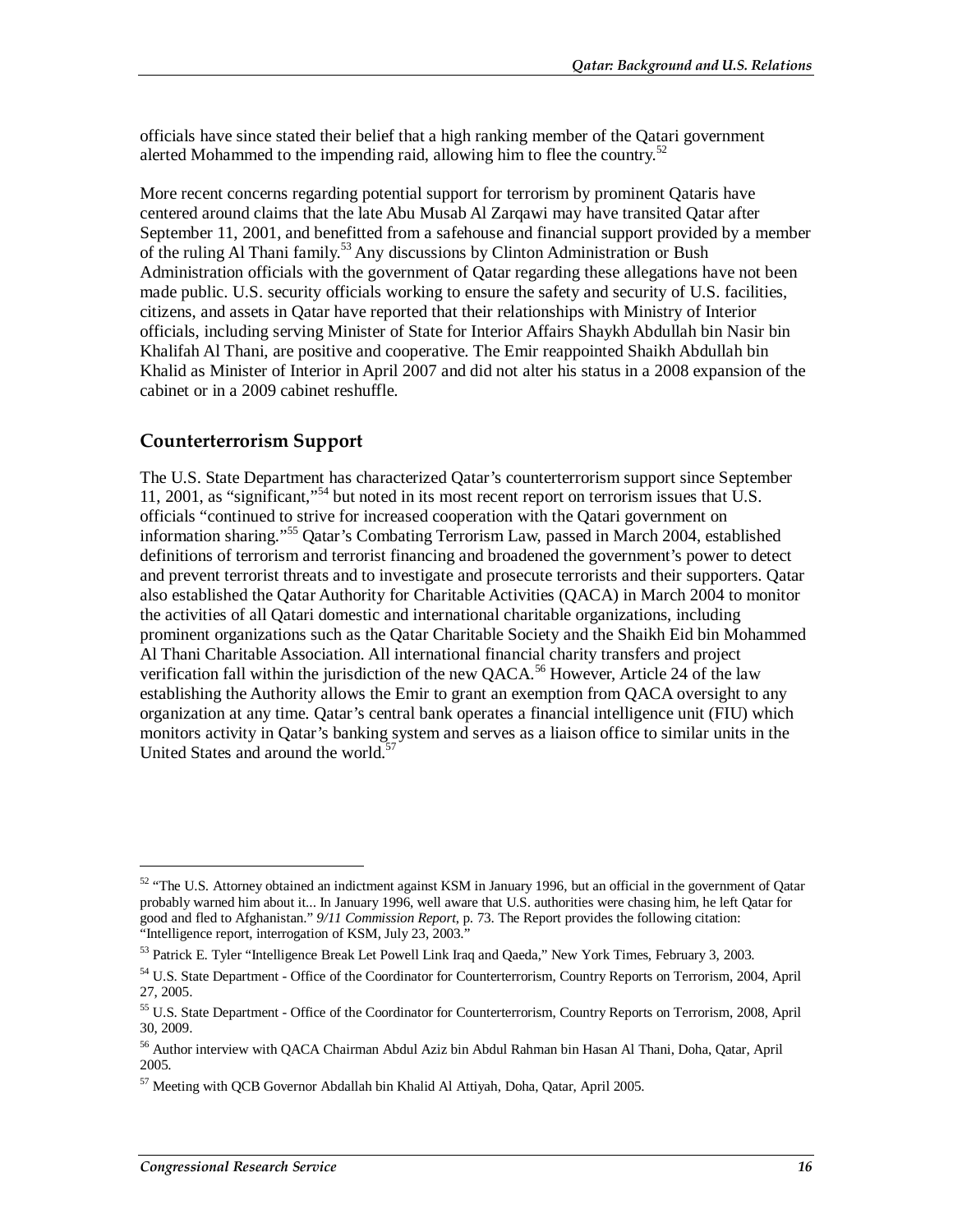### **Trade and Economic Relations**

Trade between the United States and Qatar has increased since the 1990-1991 Gulf war. U.S. exports to Qatar amounted to \$2.7 billion in 2008 (\$1.3 billion from January through June 2009), consisting mainly of machinery and transport equipment. U.S. imports from Qatar, mainly fuel and fertilizers, totaled \$484.3 million during 2008 (\$252.2 million from January through June 2009).<sup>58</sup> Although the bulk of Qatar's trade continues to be with a few European countries and Japan, several U.S. firms, including ExxonMobil, Occidental Petroleum, and Pennzoil are active in the development of Qatar's oil and gas resources. ExxonMobil and an affiliate of Qatar Petroleum are cooperating in the construction of a large LNG terminal (known as Golden Pass) on the Texas coast that was damaged by Hurricane Ike and now is expected to come online in mid-2010, subject to market conditions.<sup>59</sup>

# **Qatari Foreign Policy**

A combination of factors—strains with Saudi Arabia and Bahrain, shared resources with Iran, and aspiration to a more influential role in world affairs—has contributed to Qatar's independent foreign policy approach since 1992. Although it was an active member of the allied coalition formed during the 1990-1991 Gulf crisis and participated in post-war security arrangements, Qatar adopted a conciliatory stance toward both Iraq and Iran before the other members of the GCC. Qatar restored diplomatic ties with Saddam Hussein's regime shortly after the 1991 Gulf war, hosted visits by the Iraqi Foreign Minister, and called for relaxing economic sanctions against Iraq.

Nevertheless, Qatar played an important logistics role in Operation Iraqi Freedom, providing headquarters for the U.S. Central Command and pre-positioning facilities for U.S. tanks and armored personnel carriers. At the same time, the Al Jazeera news network has been criticized by some U.S. officials for being sensationalist in its coverage of U.S. military operations, for inciting violence, and for airing terrorist and insurgent propaganda. On May 8, 2003, President Bush hosted the Emir of Qatar at the White House, thanking him for his steadfast support during Operation Iraqi Freedom and highlighting his role as a reformer. Qatar continues to serve as an important base of operations for U.S. forces in Iraq and Afghanistan. Qatar is a member of the United Nations, the Arab League, the Organization of Islamic Conference, and the Gulf Cooperation Council (GCC).<sup>60</sup> Qatar is also a member of the Organization of Petroleum Exporting Countries (OPEC). Qatar was a non-permanent member of the United Nations Security Council from 2005 to 2007 and used this position to support its assertive and independent policies.<sup>61</sup>

<sup>58</sup> United States International Trade Administration, U.S. Department of Commerce, TradeStats Express - National Trade Data, accessed November 3, 2009.

<sup>59</sup> Jonty Rushforth and Kate Dourian, "Golden Pass LNG terminal due online mid2010: ExxonMobil," *Platts Commodity News*, October 27, 2009.

<sup>&</sup>lt;sup>60</sup> The GCC is a sub-regional organization consisting of six states (Saudi Arabia, Kuwait, Bahrain, Qatar, the United Arab Emirates, and Oman) bordering the Persian Gulf and the Gulf of Oman.

<sup>&</sup>lt;sup>61</sup> Qatari diplomats attribute Qatar's varied positions on Security Council issues to Qatar's perceived need to represent the positions of other Arab and Muslim states on specific issues as well as to pursue independent political initiatives. Author interview with Qatari officials, Washington, DC, September 2006.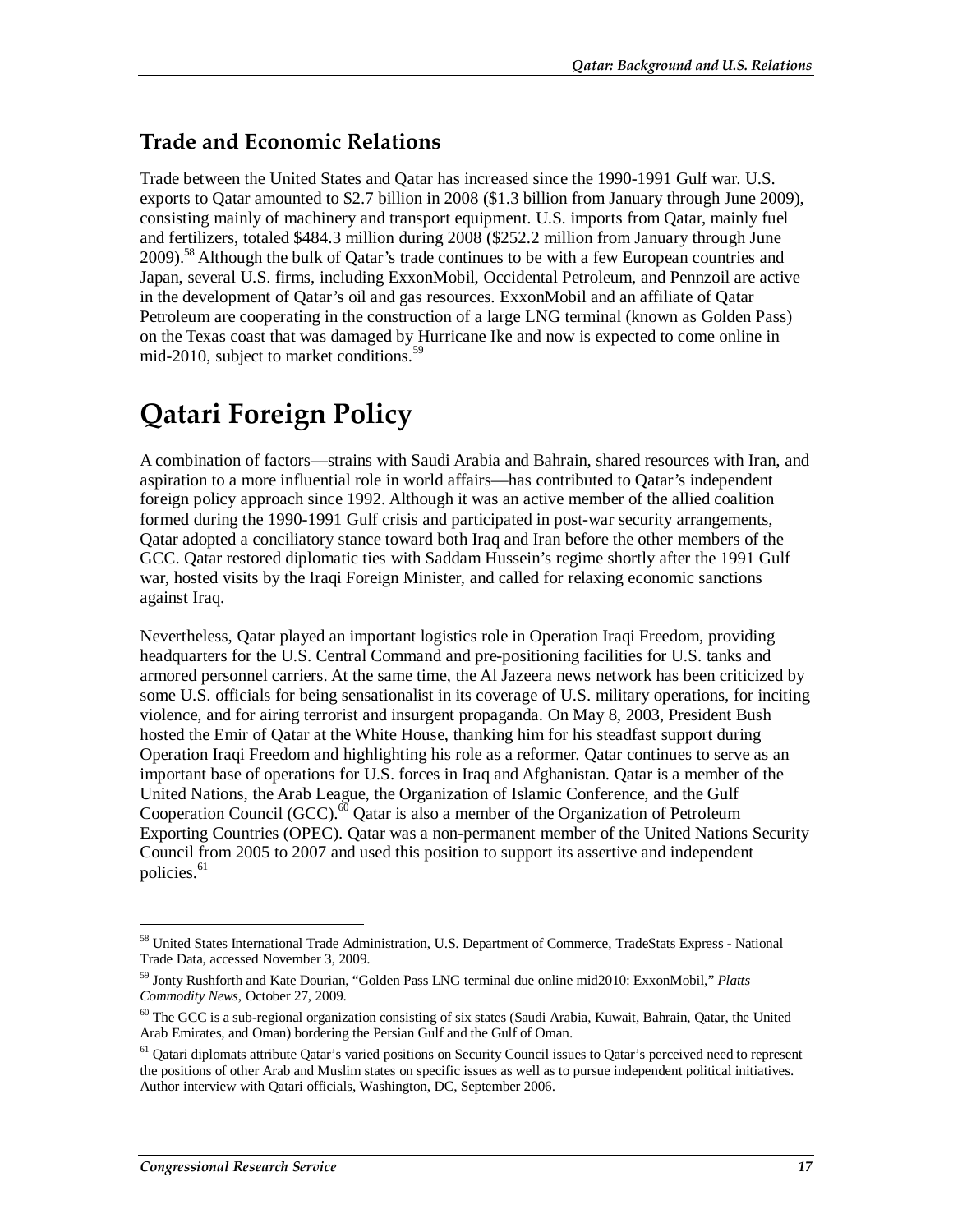Current Qatari concerns focus on positioning the country with regard to the ongoing confrontation between Iran and the international community, led by the United States, over nuclear technology. Qatar also has sought to mediate regional conflicts and political disputes, notably in Yemen, Lebanon, Sudan, and Gaza. Qatar's willingness to maintain relations with Iran, Syria, and Hamas has generated some criticism in the United States in recent years, such as Senator John Kerry's April 2009 admonition that "Qatar… can't continue to be an American ally on Monday that sends money to Hamas on Tuesday.<sup>562</sup> Oatari officials are quick to point out their commitment to the general goal of regional peace and their support for U.S. military operations, even as they maintain a conservative approach to the Arab-Israeli conflict. In June 2009, U.S. Ambassador to Qatar Joseph LeBaron explained Qatar's policy in the following terms: "I think of it as Qatar occupying a space in the middle of the ideological spectrum in the Islamic world, with the goal of having doors open to it across that ideological spectrum. They have the resources to accomplish that vision, and that's rare."<sup>63</sup> By all accounts, Qatar's balancing strategy toward its relationship with the United States and regional powers such as Iran and Saudi Arabia is likely to persist, which may continue to place Doha and Washington on opposing sides of some important issues even amid close cooperation on others.

### **Persian Gulf States**

### **Bahrain**

Territorial disputes marred Qatar's relations with Bahrain from the early  $19<sup>th</sup>$  century until recently. Emigrant members of the Kuwait-based Utub tribe settled in Bahrain and northern Qatar during the late  $18<sup>th</sup>$  century. Subsequent political divergences led the leading families of Oatar and Bahrain to jointly claim sovereignty over the Hawar island chain in the waters separating the two states, along with the now-abandoned town of Zubarah on Qatar's northwestern coast. The two states engaged in a number of minor military skirmishes related to the claims over the years. On March 16, 2001, after seven years of deliberations, the International Court of Justice (ICJ) found that Qatar has sovereignty over Zubarah and that Bahrain has sovereignty over the Hawar islands.<sup>64</sup> In June 2006, Oatar and Bahrain signed an agreement to construct a 28-mile causeway, aptly named the "Friendship Bridge," which will connect the two kingdoms.<sup>65</sup> The project is expected to take four and a half years to complete at an estimated cost of \$3 billion.<sup>66</sup> U.S. firm KBR was selected in September 2008 as the project manager.

### **Saudi Arabia**

1

Historically, Qatar has been deeply affected by political and economic conditions in neighboring Saudi Arabia, particularly by changes in the Al Saud family's control over the eastern province of Al Hasa and the movements of bedouin tribes loyal to the Al Saud into and out of Qatar. During Qatar's pre-independence period, the Al Saud family long regarded Qatar as either tacitly or

 $62$  US Fed News, "Sen. Kerry Speaks on Middle East to Brookings Institute," April 2, 2009.

<sup>63</sup> Carrie Sheffield, "Tiny nation, global clout," *Washington Times*, June 24, 2009.

<sup>64 &</sup>quot;The Islands Dispute - Resolved," *Middle East Economic Digest*, September 28, 2001.

<sup>65</sup> Reem Khalifa, "Persian Gulf States Bahrain and Qatar to be Linked Via Causeway," *Associated Press*, June 11, 2006.

<sup>66</sup> Saudi Economic Survey, "\$3 billion Bahrain- Qatar Causeway on track," September 6, 2009.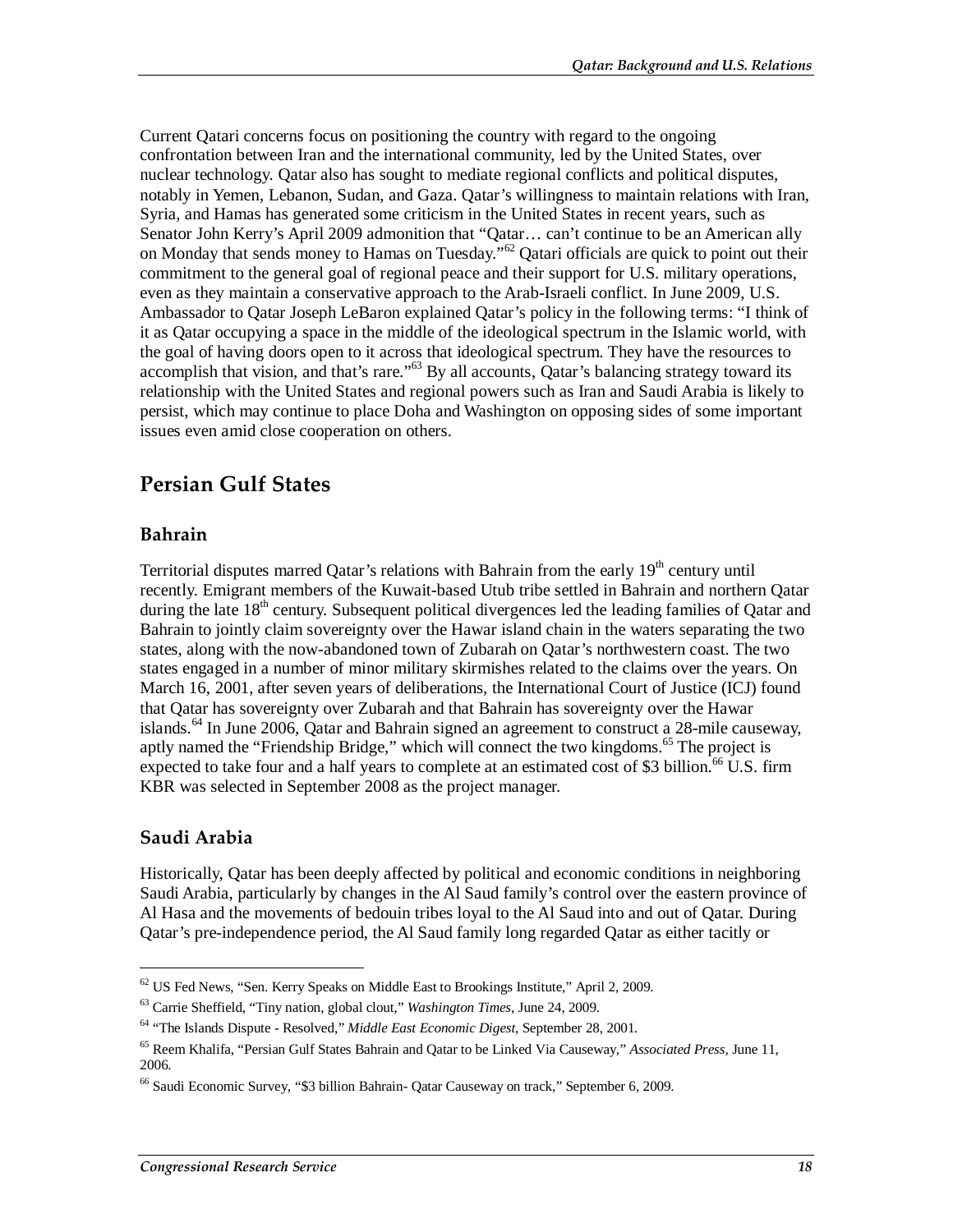explicitly under its jurisdiction, and various Qatari leaders maintained a degree of autonomy by balancing relationships with the Al Saud and outside powers, such as the Ottoman and British empires. Similarly, the Al Saud sought to preserve their influence on the Qatari peninsula via relationships with Bedouin tribes and prominent Qataris, including leading businessmen and rival members of the ruling Al Thani family. Oil concession negotiations provided the impetus to firmly define the international boundary between Saudi Arabia and Oatar during the mid- $20<sup>th</sup>$ century, and an agreement was reached in 1965. An armed clash along the Saudi-Qatari border in 1992 led to the temporary suspension of the 1965 border agreement between the two countries. The border was tentatively demarcated in 1999 following lengthy consultations via a joint technical committee, and has been revisited as part of a recent rapprochement (see below).<sup>67</sup>

Saudi-Qatari relations are now cordial but remain marked by periodic indications of underlying tension. In 1970, Saudi Arabia reportedly supported the former emir, Shaikh Khalifa, in his effort to depose his predecessor. Some Qatari officials accused Saudi Arabia of supporting the unsuccessful attempt in 1996 by dissident Al Thani family members to restore Shaikh Khalifa following the palace coup that brought his son Hamad, the current emir, to power. From the mid-1990s until recently, differences between the two capitals frequently were aired in state-affiliated media; Al Jazeera's treatment of Saudi Arabia in its programming proved to be the most significant point of public contention between the two regimes. Saudi Arabia withdrew its ambassador from Doha in September 2002 in protest of an Al Jazeera program that criticized the kingdom's founder, King Abdul Aziz Al Saud. Similarly, Saudi-owned media outlets in London frequently criticized Qatar's foreign policy and questioned the Qatari government's positions on issues of pan-Arab importance.

Differences between the two governments at times have moved beyond rhetoric, such as in July 2006 when the Saudi Arabian embassy in the United Arab Emirates faxed a notice to financial backers of the \$3.5 billion Dolphin undersea natural gas pipeline project objecting to construction of the link between Qatar and the United Arab Emirates. The Saudi notice reportedly claimed that the pipeline would pass through Saudi territorial waters without Saudi approval. Qatari and Emirati officials downplayed the reports and stated their expectation that the project would not be delayed. The pipeline was inaugurated in 2007 and continues to ship gas. Many observers interpreted the step as an indication that Saudi Arabia may have been trying to reassert its historically dominant role in relations among the smaller Gulf states and to underscore its boundary and territorial water claims, some of which have been questioned by sources in the UAE.<sup>68</sup> Prior tension between Qatar and Saudi Arabia disrupted plans for a similar pipeline to link Qatar with Kuwait.

A September 2007 visit to Riyadh by the Qatari emir opened a process of Saudi-Qatari rapprochement. In December 2007, King Abdullah bin Abdulaziz visited Doha for the GCC summit and Saudi Arabia returned its ambassador to Qatar. A new technical committee was established in 2008 following an agreement to finally demarcate the Saudi-Qatari border based on the shared understanding between the two countries developed in the 1990s. Several exchanged visits by Qatari and Saudi officials during 2008 and 2009 appear to indicate that core tensions have been resolved. Nevertheless, some underlying tensions remain evident, particularly with regard to Qatar's activist foreign policy approach to some regional conflicts. In January 2009,

<sup>67</sup> *Agence France-Presse*, "Riyadh and Doha Settle Longstanding Border Dispute," June 7, 1999.

<sup>68</sup> *Platts Oilgram*, "Qatar, UAE Play Down Dolphin Gas Pipeline Fears," Volume 84, Number 175, September 13, 2006.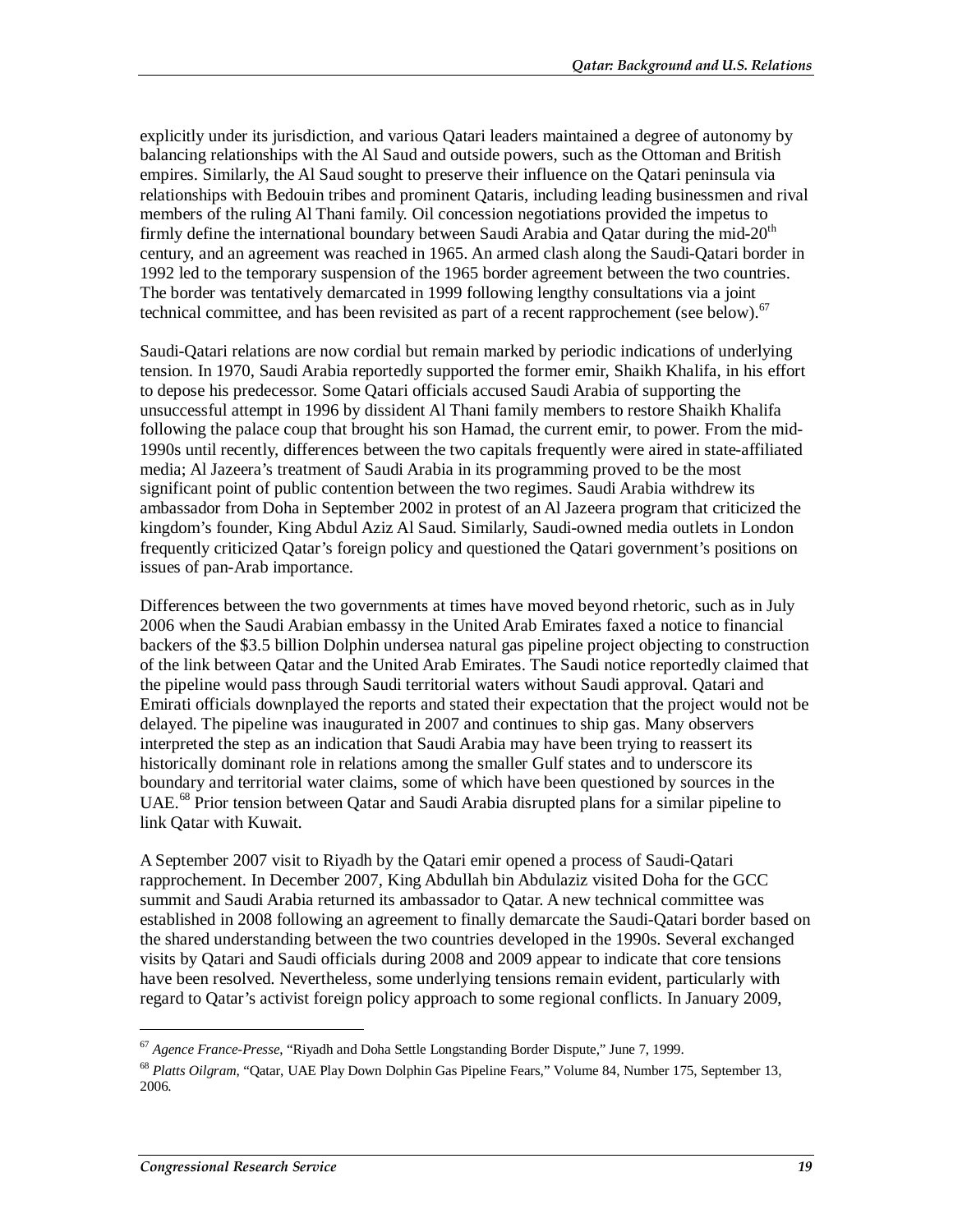Saudi officials refused to attend a summit organized by Qatar in response to Israeli military operations in Gaza, highlighting persistent differences of opinion and approach between the two neighboring states. Qatari outreach to Iran also serves as a potential irritant in Qatari-Saudi affairs to the extent that various figures in Saudi Arabia view Iran as a potential threat to the GCC and support policies of reduced engagement or outright containment toward Iran.

### **Iraq**

Relations between Qatar and the Iraqi government have been limited but friendly since 2003. In August 2004, the Iraqi government closed Al Jazeera's bureau office in Baghdad after accusing the station of airing material that incited violence.<sup>69</sup> Saddam Hussein's wife, Sajida Khayrallah Tilfa, and their daughter Hala at one time were alleged to live in Qatar at the private invitation of former deputy prime minister Shaikh Mohammed bin Khalifa Al Thani.<sup>70</sup> In 2004, the U.S. Treasury Department designated Sajida and Hala under Executive Order 13315 and recommended that the U.N. Security Council 1518 Committee require that their assets be frozen and transferred to the Development Fund for Iraq.<sup>71</sup> In July 2006, Iraqi authorities listed Saddam's wife on its most wanted list for allegedly providing financial support to insurgents and demanded her extradition to Iraq.72 Interpol has issued an international arrest warrant for Sajida Khayrallah Tilfa and another of Saddam's daughters, Raghad. Qatar and Iraq restored air service links in September 2009 after an 18 year hiatus. Iraq has had an ambassador in Doha since March 2009. Qatar has not named an ambassador to Baghdad.

#### **Iran**

**.** 

Iran and Qatar have maintained positive relations, in spite of periods when Iran's relationships with the Arab Gulf states otherwise foundered, such as during the Iran-Iraq war and tanker war of the 1980s. Iran and Qatar share the large North Field/South Pars natural gas deposit off the Qatari coast, and related cooperation and negotiations have built on historical commercial and family ties between Qatari and Iranian Arabs. Qatari officials have met frequently with members of Iran's government in Iran and in Qatar in recent years, and the Qatari government regularly advocates for increased dialogue between the GCC states and Iran. Qatar's policy of referring to the Persian Gulf as the Arabian Gulf has led to diplomatic tension with Iran at times. In July 2006, Qatar was the sole member of the United Nations Security Council to oppose Security Council resolution 1696, which called on Iran to "suspend all enrichment-related and reprocessing activities, including research and development, to be verified by the IAEA," and proposed potential sanctions should Iran refuse.

Iranian President Mahmoud Ahmedinejad attended the December 2007 GCC summit in Doha at the invitation of the Qatari emir. He also attended a January 2009 summit on Gaza sponsored by the Qatari emir. Sheikh Hamad bin Jassem has characterized Iran's recent election dispute as "an internal matter, because we must respect the right of each state to solve its own problems. The

<sup>69</sup> Reuters, "Jazeera Says Iraq Closes its Baghdad Office," September 4, 2004.

<sup>70</sup> Ian Mather, "Money No Object for Dictator in the Mother of all Trials," *Scotland on Sunday*, December 12, 2004; and Kim Sengupta, "What Happened To The Husseins?" *The Independent* (UK), August 21, 2007.

<sup>&</sup>lt;sup>71</sup> U.S. Department of the Treasury, "JS-1242: Treasury Designates 16 Family Members of the Former Iraqi Regime, Submits 191 Iraqi Entities to United Nations," March 18, 2004.

<sup>72</sup> *Associated Press*, "Saddam's Relatives Sought," July 3, 2006.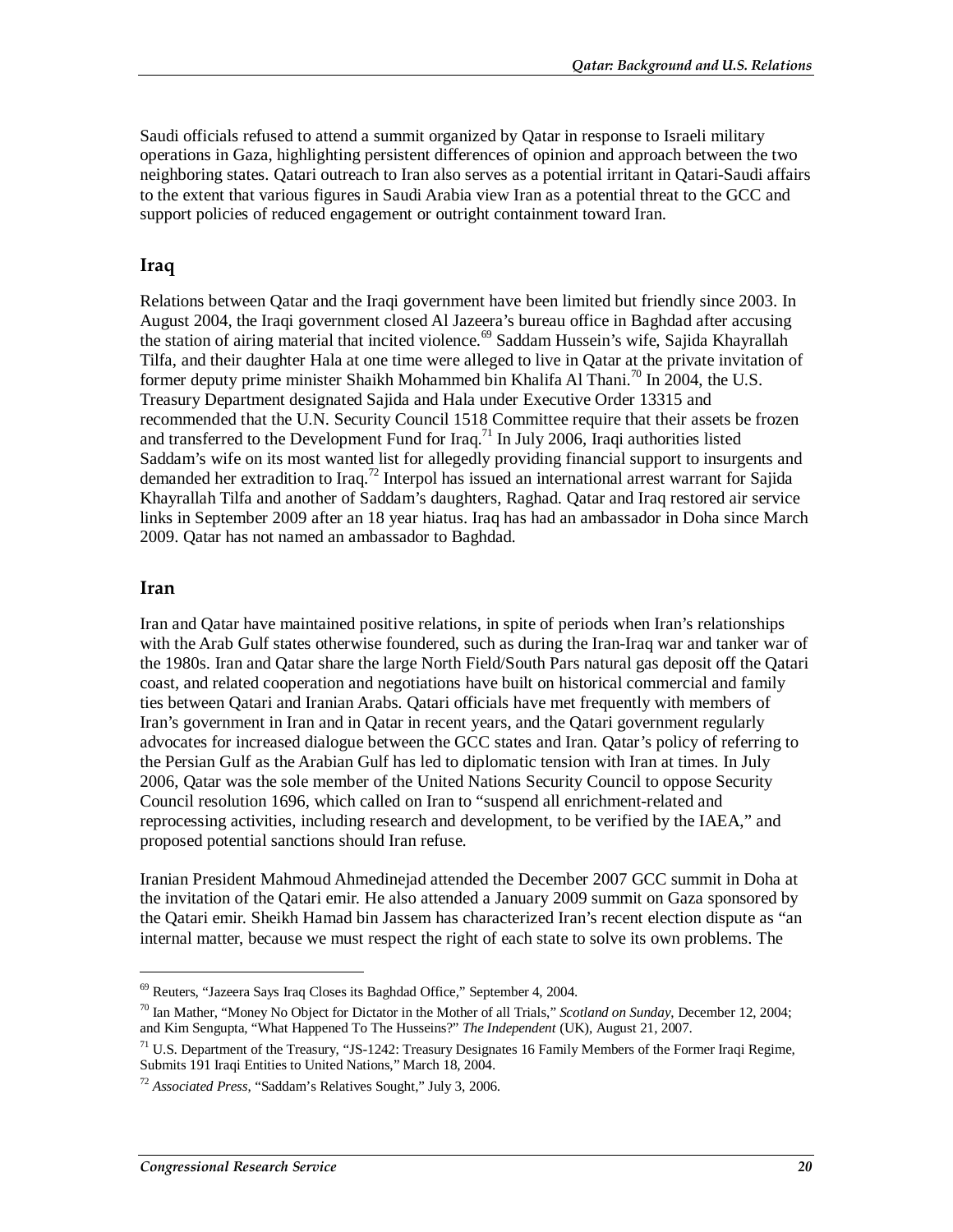Iranians will decide how to resolve their problems among themselves, and I am certain that they will bypass this crisis."<sup>73</sup> The Chief of Staff of the Qatari Armed Forces Major General Hamad bin Ali al Attiyah travelled to Iran in July 2009 and held security talks with Iranian defense officials, including the commander of the Iranian Revolutionary Guards Corps. Iran's Ambassador to Qatar has stated that Sheikh Tamim bin Hamad plans to visit Tehran to conclude a number of memoranda of understanding; Qatar has not verified the reported plans. Emir Hamad bin Khalifa visited Tehran in November 2009, but no new agreements, commitments, or initiatives were announced.

### **Arab-Israeli Issues and Lebanon**

Although Qatar and Israel do not have formal diplomatic ties, Qatar has been in the forefront of Arab-Israeli talks on expanding economic ties during periods of progress in the peace process. Qatar's position regarding the Arab boycott of Israel is governed by the September 1994 decision by the GCC to terminate enforcement of the indirect boycotts, while maintaining, at least in theory, the primary boycott. Qatar has hosted meetings of multilateral Arab-Israeli working groups. Then-Israeli Prime Minister Shimon Peres visited in April 1996.

Qatar agreed to the establishment of an Israeli trade mission in Doha, Qatar's capital city, although relations cooled after the peace process slowed down in 1996. Following the outbreak of the second Palestinian uprising in 2000, Qatar claimed to have shut down the office; however, according to Qatari officials, it continued to operate at a very low level.<sup>74</sup> Prior to the start of Operation Iraqi Freedom, the Israeli Foreign Ministry closed the trade mission in Doha and evacuated three Israeli envoys and their families. Israel promised to reopen the office after the war.<sup>75</sup> Despite pressure from some other Arab states, Oatar hosted the fourth annual Middle East/North Africa Economic Conference (MENAC) in November 1997, which brought together Arab and Israeli business and political leaders to discuss regional economic cooperation.

In May 2003, Qatari and Israeli Foreign Ministers met in Paris to discuss ways of reviving the Israeli-Palestinian peace process. The meeting took place only a week after the Emir's visit to Washington, prompting speculation that President Bush encouraged Qatari officials to take a more active role in the peace process. Shaikh Hamad has acknowledged that Qatar is keen to play a role in encouraging negotiations between Israelis and Palestinians, but that it is too early to open full diplomatic ties with Israel. Analysts regard Qatar's exchanges with Israel, though limited, as broadly in accord with U.S. efforts to foster an expanding dialogue between Israel and Arab states.

Qatar offered \$50 million in financial support to the then-Hamas-led Palestinian Authority government and has hosted Hamas officials for numerous talks and consultations since January 2006. In October 2006, the Qatari government launched an ultimately unsuccessful round of shuttle diplomacy aimed at resolving differences between Palestinian factions and securing the release of kidnaped Israeli soldier Gilad Shalit by his Hamas captors.76 Israeli Foreign Minister

 $73$  Ibid.

 $74$  Meeting with the Qatari Minister of State, Ahmed Abdullah Al Mehmood, January 12, 2003.

<sup>75 &</sup>quot;Israel Shuts Qatar Mission, To Reduce Staff in Egypt, Jordan, Mauritania," *Yedi'ot Aharanot*, March 3, 2003, OSC Document GMP20030311000208.

<sup>76</sup> *Daily Star* (Beirut), "Qatari Mediation Fails to Bridge Hamas-Fatah Gap," October 11, 2006.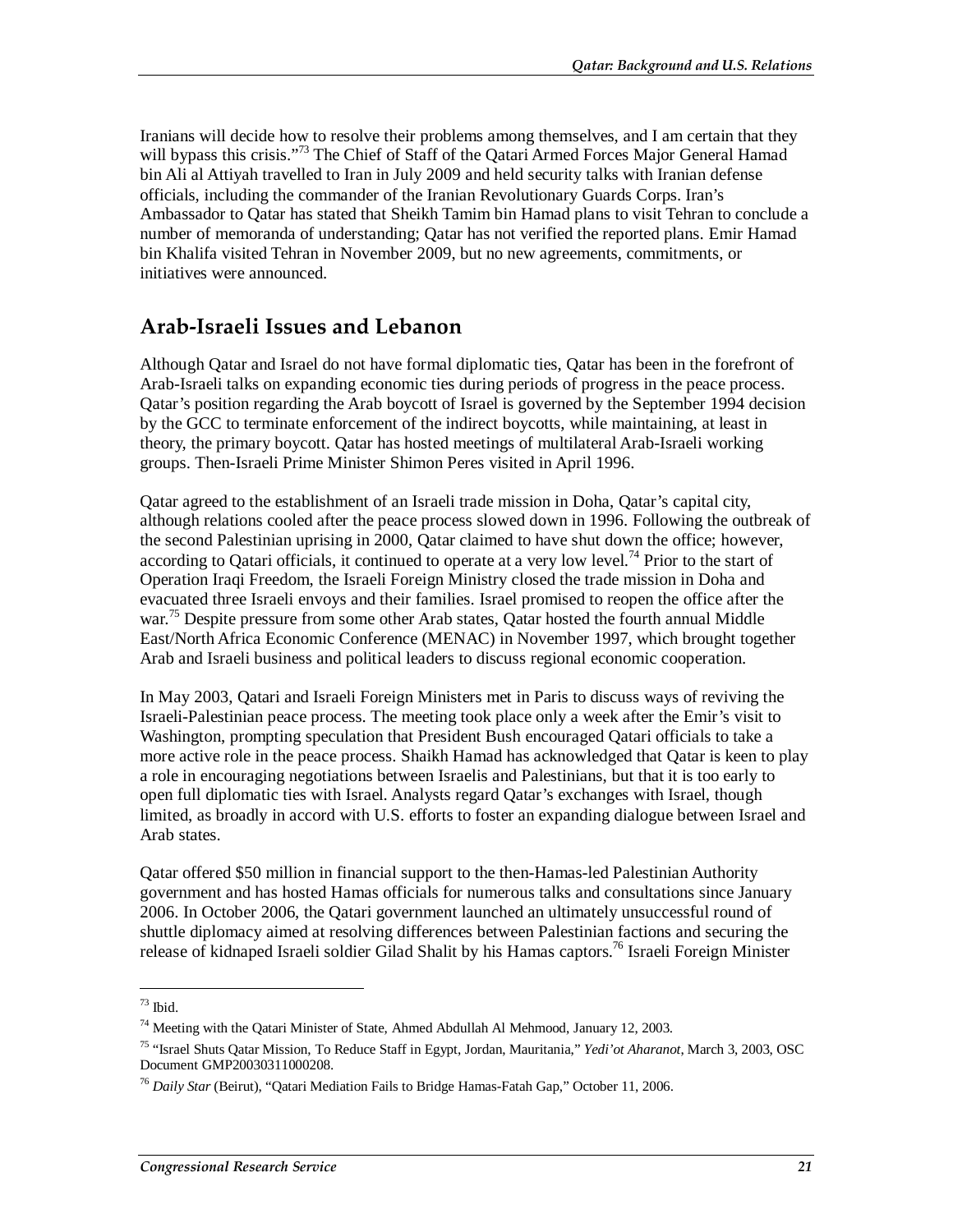Tzipi Livni declined a Qatari invitation to participate in an October 2006 democracy conference in Doha because of the presence of Hamas representatives, but an Israeli delegation participated in the conference, led by lower-ranking Foreign Ministry officials.<sup>77</sup> Israeli Deputy Prime Minister Shimon Peres visited Qatar in February 2007 and declined the Emir's reported suggestion that Israel negotiate directly with Hamas.<sup>78</sup>

In response to Israel's military operations in Gaza in December 2008 and January 2009, Qatar ordered the Israeli trade mission in Doha to close. Qatar also hosted an emergency summit on Gaza that was attended by Iranian President Mahmoud Ahmedinejad and Hamas political leader Khaled Meshaal. Palestinian Authority President Mahmoud Abbas visited Doha in late August 2009 in search of Qatari support in Palestinian unity negotiations and as part of a broader effort to build a unified Arab position on the question of Israeli commitments under the Roadmap. In August, Qatar offered \$10 million in cash payments via the Hamas Administration in Gaza to support thousands of unemployed Palestinians, including fishermen facing difficulty in relation to Israel's blockade of Gaza's coastal waters. Hamas political leader Khaled Meshaal visited Doha on September 7 and met with Heir Apparent Sheikh Tamim bin Hamad al Thani. In March 2009, Qatar pledged \$150 million for the reconstruction of the Gaza Strip at the international donors conference in Sharm el Sheikh, Egypt.

The outbreak of violence between Hezbollah and other Lebanese factions in early 2008 prompted direct diplomatic intervention from the Qatari government and other Arab states. Fearing continued violence and possibly another civil war, the Arab League and the Qatari government facilitated negotiations between rival Lebanese factions in Doha in May 2008. In the resulting "Doha Agreement," the factions committed to end the violence, fill the vacant presidency, arrange for a power-sharing agreement in the cabinet, and hold parliamentary elections in 2009 based on updated electoral laws. In a statement following the negotiations, then-Secretary of State Condoleezza Rice stated that the Bush Administration viewed the agreement as a "positive step toward resolving the current crisis." Qatari intervention reportedly was perceived by other Arab states as a challenge to traditional patterns of regional leadership, particularly by Saudi Arabia.<sup>79</sup>

<sup>77</sup> *Agence France Presse*, "Livni Shuns Qatar Conference, but Israel There," October 29, 2006.

<sup>78</sup> Danna Harman, "Tiny Qatar Vies for Big Regional Role," Christian Science Monitor, February 6, 2007.

<sup>79</sup> See CRS Report R40054, *Lebanon: Background and U.S. Relations*, by Casey L. Addis.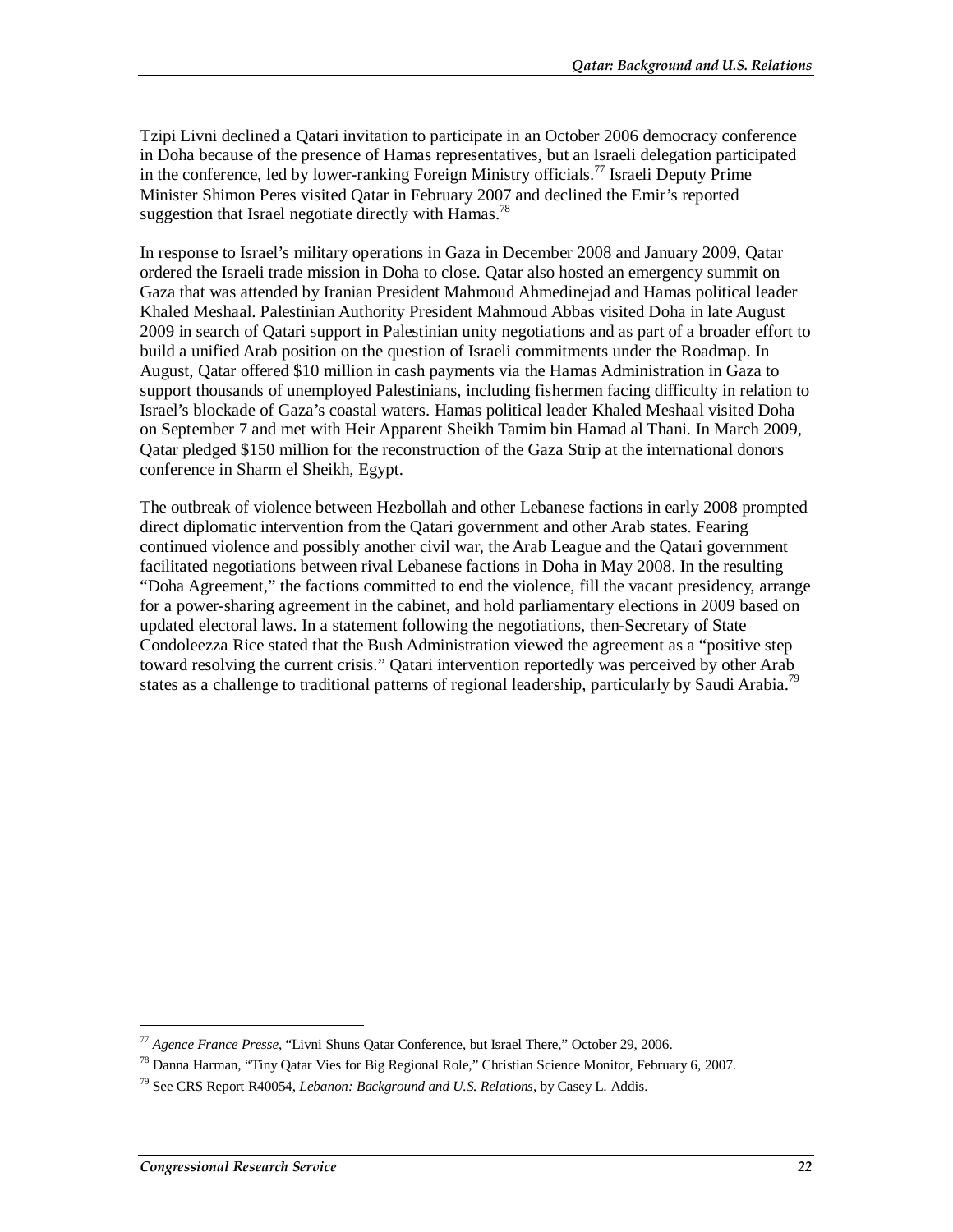| . .                            |                                                                    |
|--------------------------------|--------------------------------------------------------------------|
| Area:                          | 11,437 sq km (slightly smaller than Connecticut)                   |
| Population (July 2008):        | 833,285                                                            |
| Literacy:                      | 89%                                                                |
| <b>Religion (2004 Census):</b> | 77.5% Muslim, Christian 8.5%, other 14%                            |
| <b>Ethnic Groups:</b>          | 40% Arab, 18% Pakistani, 18% Indian, 10% Iranian, 14% other        |
| GDP (2008):                    | \$110,700 per capita (based on \$91.33 billion GDP PPP)            |
| Inflation (2008):              | 15.1%                                                              |
| Oil Reserves (2008):           | 27.09 billion barrels                                              |
| Gas Reserves (2008):           | 25.63 trillion cubic meters                                        |
| <b>Armed Forces:</b>           | 11,800 active personnel, 30 main battle tanks, 18 fighter aircraft |

# **Appendix A. Qatar in Brief**

**Sources:** The United States Central Intelligence Agency, *World Factbook*, September 2009; Armed forces data - International Institute for Strategic Studies, *Military Balance 2008*, February 2009.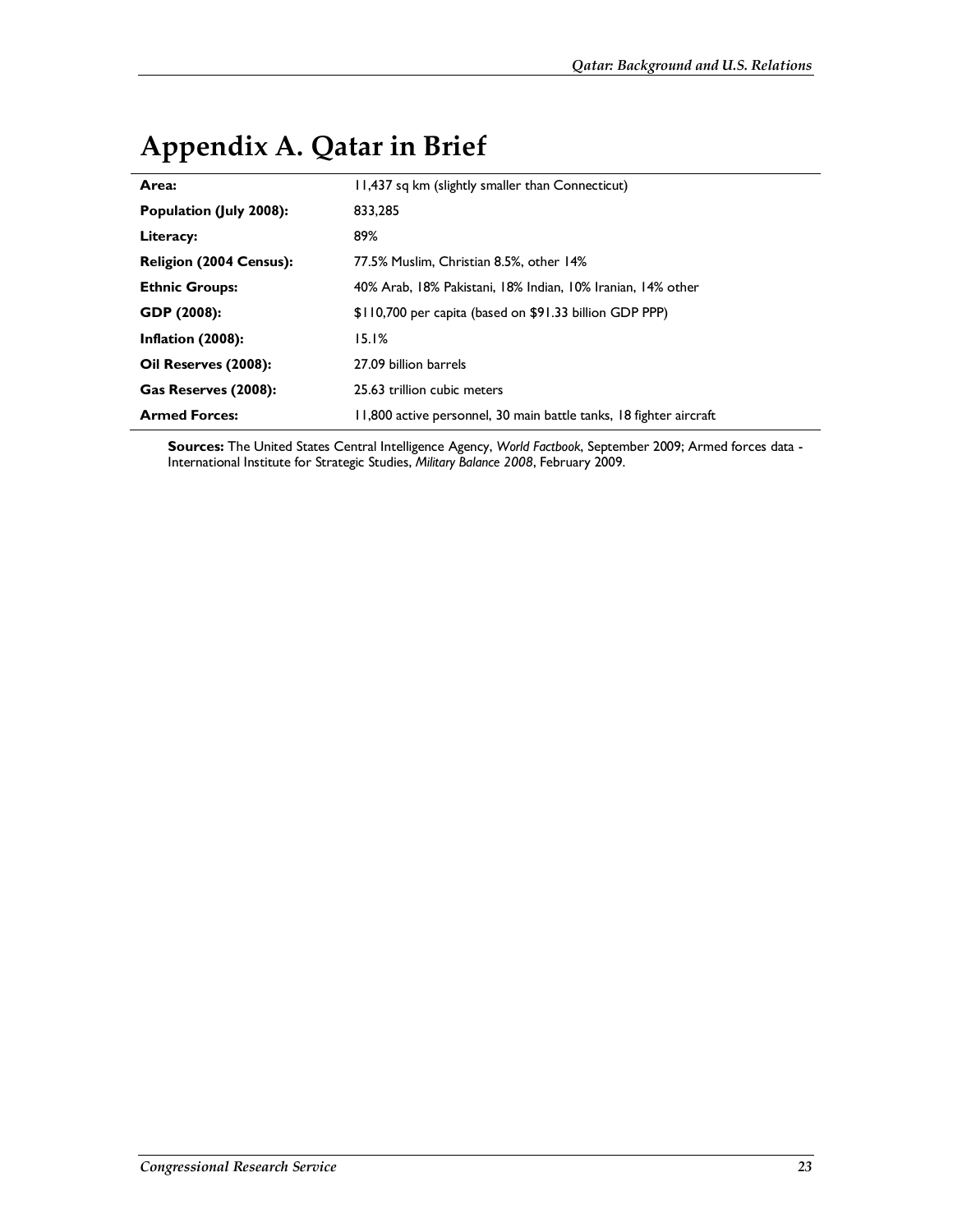# **Appendix B. Chiefs of State and Cabinet Members of Qatar**

| Emir                            | Hamad bin Khalifa Al Thani           |
|---------------------------------|--------------------------------------|
| Heir Apparent                   | Tamim bin Hamad bin Khalifa Al Thani |
| <b>Prime Minister</b>           | Hamad bin Jassem bin Jabr Al Thani   |
| Deputy Prime Minister           | Abdallah bin Hamad Al Attiyah        |
| <b>Foreign Minister</b>         | Hamad bin Jassem bin Jabr Al Thani   |
| <b>Energy Minister</b>          | Abdallah bin Hamad Al Attiyah        |
| <b>Interior Minister</b>        | Abdallah bin Khalid Al Thania        |
| <b>Finance Minister</b>         | Youssef Hussein Al Kamal             |
| Ambassador to the United States | Ali Fahad Al Shahwany Al Hajri       |

a. Minister of State for Interior Affairs Abdallah bin Nasser bin Khalifa Al Thani conducts the official business of the Ministry of Interior, including serving as liaison to foreign governments and security services.

 $\overline{a}$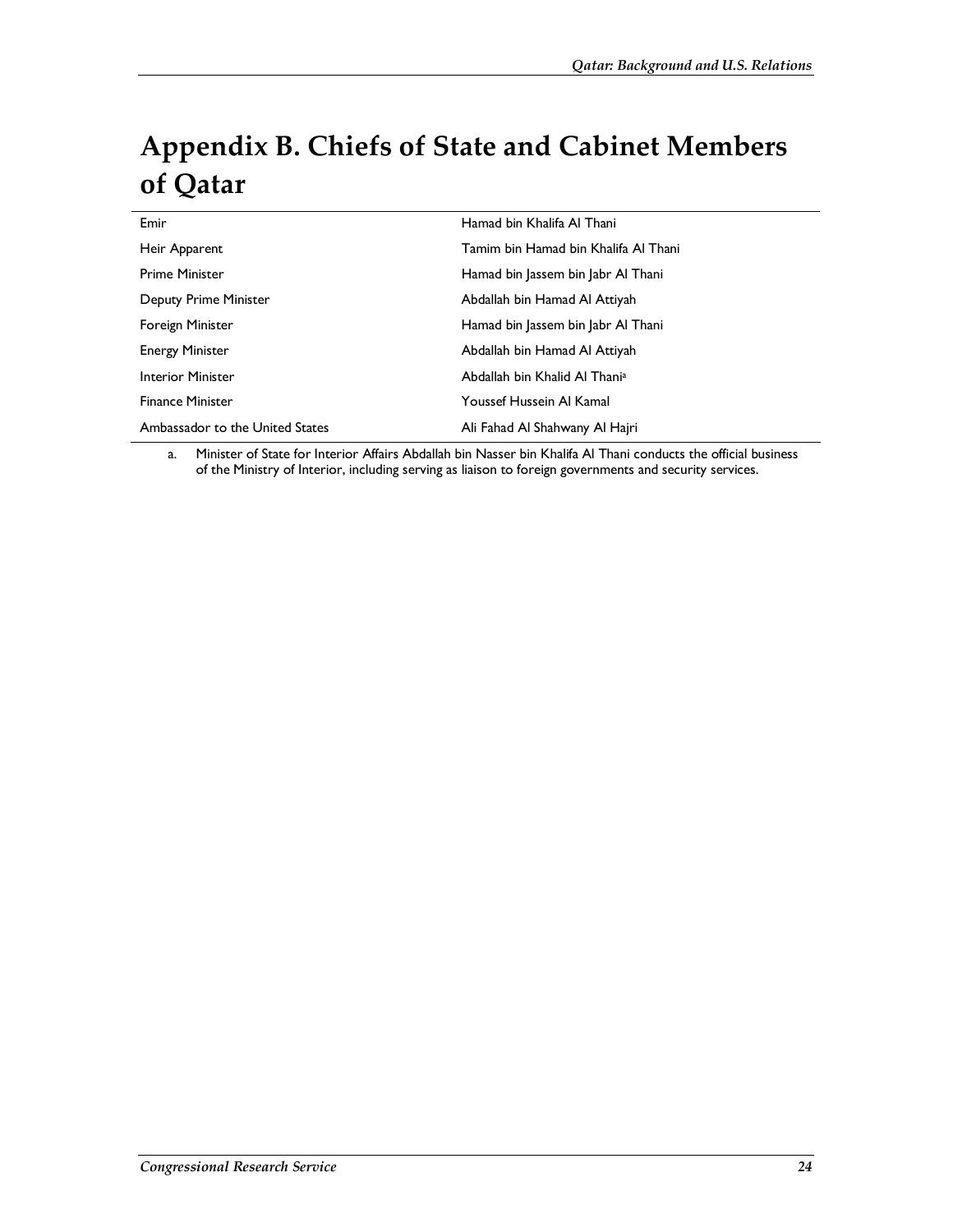

**Figure B-1. Map of Qatar** 

**Source:** U.S. Central Intelligence Agency, World Factbook, November 2009.